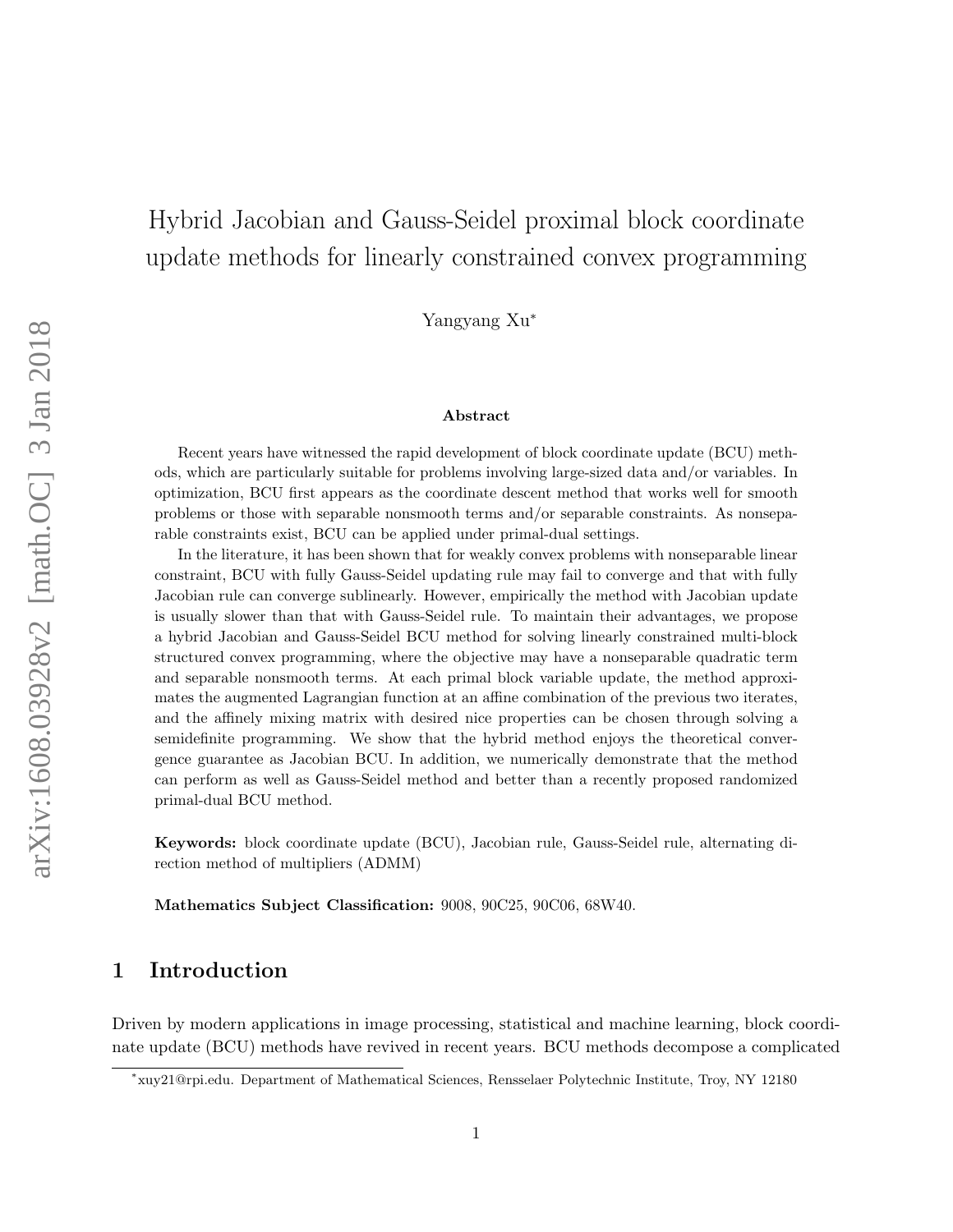<span id="page-1-3"></span>large-scale problem into easy small subproblems and tend to have low per-update complexity and low memory requirement, and they give rise to powerful ways to handle problems involving largesized data and/or variables. These methods originate from the coordinate descent method that only applies to optimization problems with separable constraints. Under primal-dual settings, they have been developed to deal with nonseparably constrained problems.

In this paper, we consider the linearly constrained multi-block structured problem with a quadratic term in the objective:

<span id="page-1-0"></span>
$$
\min_{x} \frac{1}{2} x^{\top} Q x + \sum_{i=1}^{m} g_i(x_i), \text{ s.t. } Ax = b,
$$
\n(1)

where the variable is partitioned into m disjoint blocks  $x = (x_1, x_2, \ldots, x_m)$ , Q is a positive semidefinite (PSD) matrix, and each  $g_i$  is a proper closed convex and possibly non-differentiable function. Note that part of  $g_i$  can be an indicator function of a convex set  $\mathcal{X}_i$ , and thus [\(1\)](#page-1-0) can implicitly include certain separable block constraints  $x_i \in \mathcal{X}_i$  in addition to the nonseparable linear constraint.

Due to its multi-block and also coordinate friendly [\[38\]](#page-28-0) structure, we will derive a BCU method for solving [\(1\)](#page-1-0), by performing BCU to  $x_i$ 's based on the augmented Lagrangian function of (1), followed by an update to the Lagrangian multiplier; see the updates in [\(6\)](#page-6-0) and [\(7\)](#page-6-1).

#### 1.1 Motivations

This work is motivated from two aspects. First, many applications can be formulated in the form of [\(1\)](#page-1-0). Second, although numerous optimization methods can be applied to these problems, few of them are reliable and also efficient. Hence, we need a novel algorithm that can be applied to all these applications and also has a nice theoretical convergence result.

#### Motivating examples

If  $g_i$  is the indicator function of the nonnegative orthant for all  $i$ , then it reduces to the nonnegative linearly constrained quadratic programming (NLCQP):

<span id="page-1-1"></span>
$$
\min_{x} \frac{1}{2} x^{\top} Q x + d^{\top} x, \text{ s.t. } Ax = b, x \ge 0.
$$
 (2)

All convex QPs can be written as NLCQP by adding slack variable and/or decomposing a free variable into positive and negative parts. As  $Q$  is a huge-sized matrix, it would be beneficial to partition it into block matrices and correspondingly x and A into block variables and block matrices, and then apply BCU methods toward finding a solution to [\(2\)](#page-1-1).

Another example is the constrained Lasso regression problem proposed in [\[29\]](#page-27-0):

<span id="page-1-2"></span>
$$
\min_{x} \frac{1}{2} \|Ax - b\|^2 + \mu \|x\|_1, \text{ s.t. } Cx \le d. \tag{3}
$$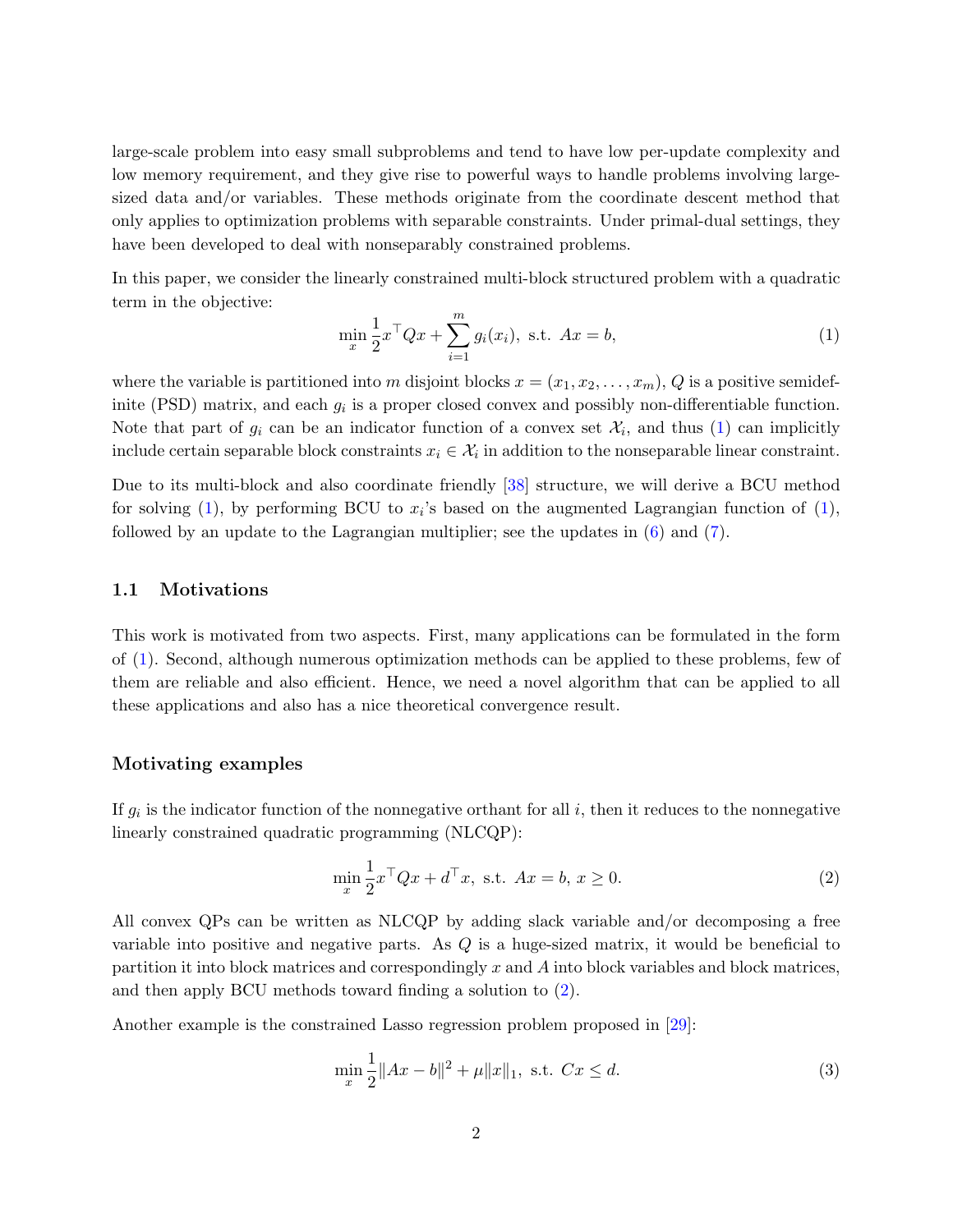<span id="page-2-2"></span>If there is no constraint  $Cx \leq d$ , [\(3\)](#page-1-2) simply reduces to the Lasso regression problem [\[45\]](#page-28-1). Introducing a nonnegative slack variable y, we can write  $(3)$  into the form of  $(1)$ :

<span id="page-2-0"></span>
$$
\min_{x,y} \frac{1}{2} \|Ax - b\|^2 + \mu \|x\|_1 + \mu_+(y), \text{ s.t. } Cx + y = d,
$$
\n(4)

where  $i_{+}(y)$  is the indicator function of the nonnegative orthant, equaling zero if y is nonnegative and  $+\infty$  otherwise. Again for large-sized A or C, it is preferable to partition x into disjoint blocks and apply BCU methods to [\(4\)](#page-2-0).

There are many other examples arising in signal and image processing and machine learning such as the compressive principal component pursuit [\[52\]](#page-29-0) (see [\(46\)](#page-20-0) below) and the regularized multiclass support vector machines [\[55\]](#page-29-1) (see [\(48\)](#page-22-0) below for instance). More examples, including basis pursuit, conic programming, and the exchange problem, can be found in  $[11,21,26,31,43]$  $[11,21,26,31,43]$  $[11,21,26,31,43]$  $[11,21,26,31,43]$  $[11,21,26,31,43]$  and the references therein.

#### Reliable and efficient algorithms

Towards a solution to [\(1\)](#page-1-0), one may apply any traditional method, such as projected subgradient method, augmented Lagrangian method (ALM), and the interior-point method [\[37\]](#page-28-3). However, these methods do not utilize the block structure of the problem and are not fit to very largescale problems. To utilize the block structure, BCU methods are preferable. For unconstrained or block-constrained problems, recent works (e.g., [\[27,](#page-27-4) [41,](#page-28-4) [53,](#page-29-2) [57,](#page-29-3) [58\]](#page-29-4)) have shown that BCU can be theoretically reliable and also practically efficient. Nonetheless, for problems with nonseparable linear constraints, most existing BCU methods either require strong assumptions for convergence guarantee or converge slowly; see the review in section [1.2](#page-2-1) below. Exceptions include [\[21,](#page-27-1) [22\]](#page-27-5) and [\[9,](#page-26-1) [15\]](#page-26-2). However, the former two only consider separable convex problems, i.e., without the nonseparable quadratic term in [\(1\)](#page-1-0), and the convergence result established by the latter two is stochastic rather than worse-case. In addition, numerically we notice that the randomized method in [\[15\]](#page-26-2) performs not so well when the number of blocks is small. Our novel algorithm utilizes the block structure of [\(1\)](#page-1-0) and also enjoys fast worse-case convergence rate under mild conditions.

#### <span id="page-2-1"></span>1.2 Related works

BCU methods in optimization first appear in [\[25\]](#page-27-6) as the coordinate descent (CD) method for solving quadratic programming with separable nonnegative constraints but without nonseparable equality constraint. The CD method updates one coordinate every time while all the remaining ones are fixed. It may stuck at a non-stationary point if there are nonseparable nonsmooth terms in the objective; see the example in [\[42,](#page-28-5) [51\]](#page-29-5). On solving smooth problems or those with separable nonsmooth terms, the convergence properties of the CD method have been intensively studied  $(e.g., [27, 41, 47, 49, 53, 57, 58])$  $(e.g., [27, 41, 47, 49, 53, 57, 58])$  $(e.g., [27, 41, 47, 49, 53, 57, 58])$  $(e.g., [27, 41, 47, 49, 53, 57, 58])$  $(e.g., [27, 41, 47, 49, 53, 57, 58])$  $(e.g., [27, 41, 47, 49, 53, 57, 58])$  $(e.g., [27, 41, 47, 49, 53, 57, 58])$  $(e.g., [27, 41, 47, 49, 53, 57, 58])$  $(e.g., [27, 41, 47, 49, 53, 57, 58])$  $(e.g., [27, 41, 47, 49, 53, 57, 58])$  $(e.g., [27, 41, 47, 49, 53, 57, 58])$  $(e.g., [27, 41, 47, 49, 53, 57, 58])$  $(e.g., [27, 41, 47, 49, 53, 57, 58])$  $(e.g., [27, 41, 47, 49, 53, 57, 58])$  $(e.g., [27, 41, 47, 49, 53, 57, 58])$ . For the linearly constrained problem  $(1)$ , the CD method can also stuck at a non-stationary point, for example, if the linear constraint is simply  $x_1 - x_2 = 0$ . Hence,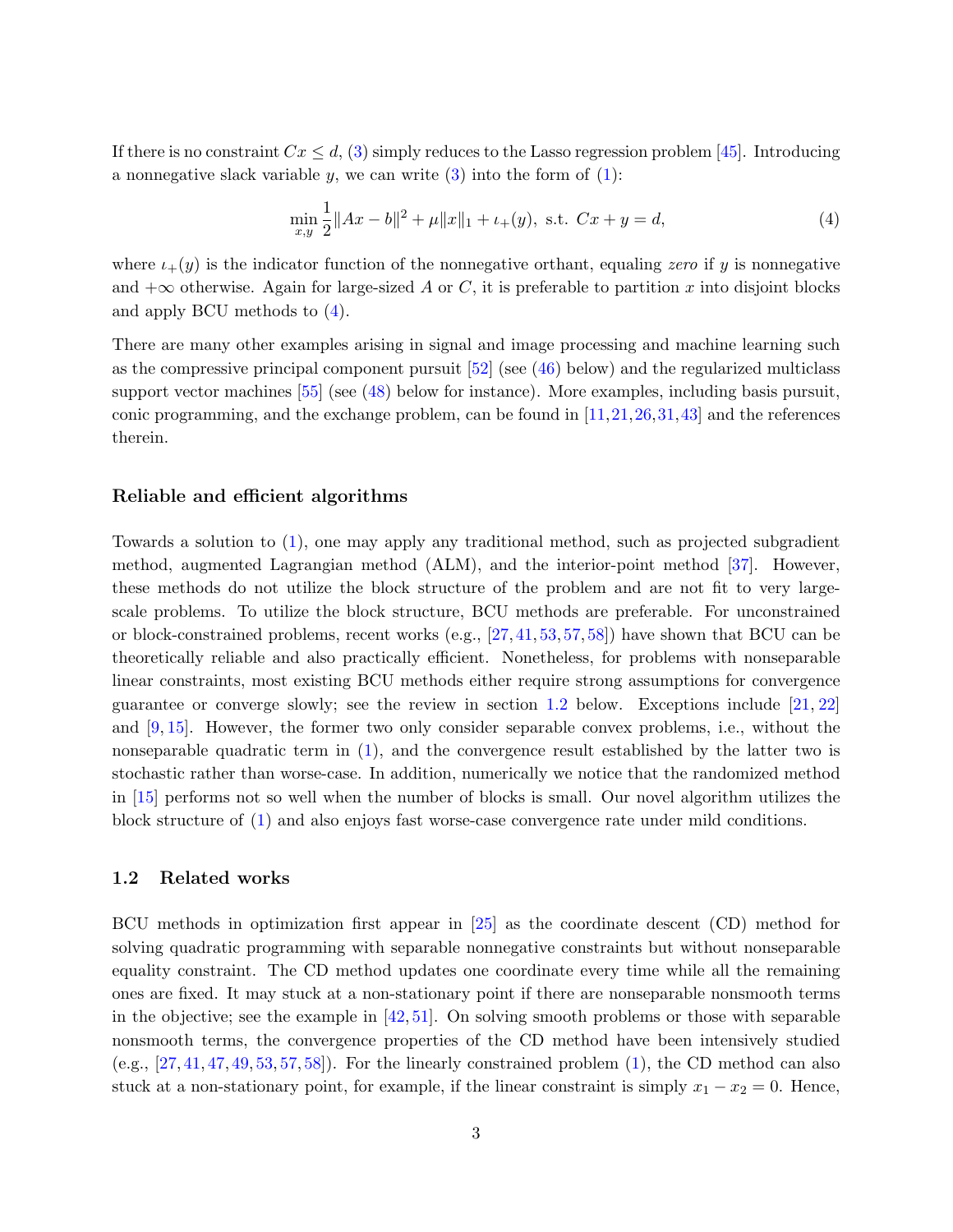<span id="page-3-0"></span>to directly apply BCU methods to linearly constrained problems, at least two coordinates need be updated every time; see [\[36,](#page-28-7) [48\]](#page-28-8) for example.

Another way of applying BCU towards finding a solution to [\(1\)](#page-1-0) is to perform primal-dual block coordinate update (e.g., [\[7,](#page-26-3)[38–](#page-28-0)[40\]](#page-28-9)). These methods usually first formulate the first-order optimality system of the original problem and then apply certain operator splitting methods. Assuming monotonicity of the iteratively performed operator (that corresponds to convexity of the objective), almost sure iterate sequence convergence to a solution can be shown, and with strong monotonicity assumption (that corresponds to strong convexity), linear convergence can be established.

In the literature, there are also plenty of works applying BCU to the augmented Lagrangian function as we did in [\(6\)](#page-6-0). One popular topic is the alternating direction method of multipliers (ADMM) applied to separable multi-block structured problems, i.e., in the form of [\(1\)](#page-1-0) without the nonseparable quadratic term. Originally, ADMM was proposed for solving separable two-block problems [\[13,](#page-26-4)[17\]](#page-26-5) by cyclicly updating the two block variables in a Gauss-Seidel way, followed by an update to the multiplier, and its convergence and also  $O(1/t)$  sublinear rate is guaranteed by assuming merely weak convexity (e.g., [\[24,](#page-27-7)[33,](#page-27-8)[35\]](#page-28-10)). While directly extended to problems with more than two blocks, ADMM may fail to converge as shown in [\[4\]](#page-25-0) unless additional assumptions are made such as strong convexity on part of the objective (e.g.,  $[2,6,10,19,30,32,33]$  $[2,6,10,19,30,32,33]$  $[2,6,10,19,30,32,33]$  $[2,6,10,19,30,32,33]$  $[2,6,10,19,30,32,33]$  $[2,6,10,19,30,32,33]$  $[2,6,10,19,30,32,33]$ ), orthogonality condition on block coefficient matrices in the linear constraint (e.g., [\[4\]](#page-25-0)), and Lipschitz differentiability of the objective and invertibility of the block matrix in the constraint about the last updated block variable (e.g., [\[50\]](#page-29-7)). For problems that do not satisfy these conditions, ADMM can be modified and have guaranteed convergence and even rate estimate by adding extra correction steps (e.g., [\[21,](#page-27-1)[22\]](#page-27-5)) or by randomized block coordinate update (e.g.,  $[9, 15]$  $[9, 15]$  $[9, 15]$ ) or adopting Jacobian updating rules (e.g.,  $[11, 20, 31]$  $[11, 20, 31]$  $[11, 20, 31]$  $[11, 20, 31]$  $[11, 20, 31]$ ) that essentially reduce the method to proximal ALM or two-block ADMM method.

When there is a nonseparable term coupling variables together in the objective like  $(1)$ , existing works usually replace the nonseparable term by a relatively easier majorization function during the iterations and perform the upper-bound or majorized ADMM updates. For example, [\[26\]](#page-27-2) considers generally multi-block problems with nonseparable Lipschitz-differentiable term. Under certain error bound conditions and a diminishing dual stepsize assumption, it shows subsequence convergence, i.e., any cluster point of the iterate sequence is a primal-dual solution. Along a similar direction, [\[8\]](#page-26-9) specializes the method of [\[26\]](#page-27-2) to two-block problems and establishes global convergence and also  $O(1/t)$  rate with any positive dual stepsize. Without changing the nonseparable term, [\[16\]](#page-26-10) adds proximal terms into the augmented Lagrangian function during each update and shows  $O(1/t)$ sublinear convergence by assuming strong convexity on the objective. Very recently, [\[5\]](#page-25-3) directly applies ADMM to [\(1\)](#page-1-0) with  $m = 2$ , i.e., only two block variables, and establishes iterate sequence convergence to a solution while no rate estimate has been shown.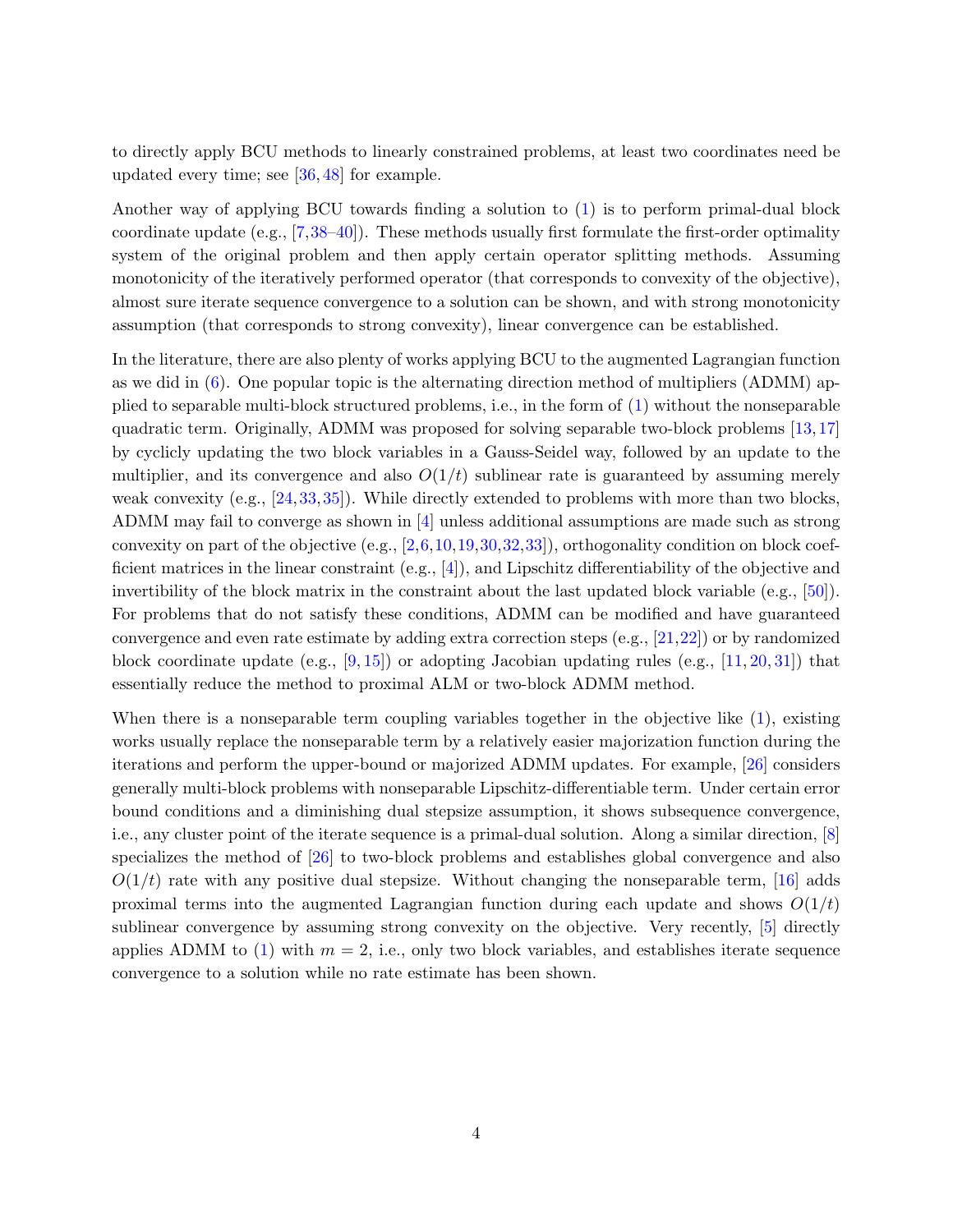#### <span id="page-4-0"></span>1.3 Jacobian and Gauss-Seidel block coordinate update

On updating one among the m block variables, the Jacobi method uses the values of all the other blocks from the previous iteration while Gauss-Seidel method always takes the most recent values. For optimization problems without constraint or with block separable constraint, Jacobian BCU enjoys the same convergence as gradient descent or proximal gradient method, and Gauss-Seidel BCU is also guaranteed to converge under mild conditions  $(e.g., [27,41,47,57])$  $(e.g., [27,41,47,57])$  $(e.g., [27,41,47,57])$  $(e.g., [27,41,47,57])$  $(e.g., [27,41,47,57])$  $(e.g., [27,41,47,57])$ . For linearly constrained problems, the Jacobi method converges to optimal value with merely weak convexity [\[11,](#page-26-0) [20,](#page-26-8) [23\]](#page-27-11). However, the Gauss-Seidel update requires additional assumptions for convergence, though it can empirically perform better than the Jacobi method if it happens to converge. Counterexamples are constructed in [\[4,](#page-25-0) [12\]](#page-26-11) to show possible divergence of Gauss-Seidel block coordinate update for linearly constrained problems. To guarantee convergence of the Gauss-Seidel update, many existing works assume strong convexity on the objective or part of it. For example, [\[19\]](#page-26-7) considers linearly constrained convex programs with separable objective function. It shows the convergence of multiblock ADMM by assuming strong convexity on the objective. Sublinear convergence of multiblock proximal ADMM is established for problems with nonseparable objective in [\[16\]](#page-26-10), which assumes strong convexity on the objective and also chooses parameters dependent on the strong convexity constant. On three-block case, [\[2\]](#page-25-1) assumes strong convexity on the third block and also full columnrankness of the last two block coefficient matrices, and [\[6\]](#page-25-2) assumes strong convexity on the last two blocks. There are also works that do not assume strong convexity but require some other conditions. For instance, [\[26\]](#page-27-2) considers linearly constrained convex problems with nonseparable objective. It shows the convergence of a majorized multiblock ADMM with diminishing dual stepsizes and by assuming a local error bound condition. The work [\[4\]](#page-25-0) assumes orthogonality between two block matrices in the linear constraint and proves the convergence of three-block ADMM by reducing it to the classic two-block case. Intuitively, Jacobian block update is a linearized ALM, and thus in some sense, it is equivalent to performing an augmented dual gradient ascent to the multipliers [\[34\]](#page-27-12). On the contrary, Gauss-Seidel update uses inexact dual gradient, and because the blocks are updated cyclicly, the error can accumulate; see [\[44\]](#page-28-11) where random permutation is performed before block update to cancel the error and iterate convergence in expectation is established.

#### 1.4 Contributions

We summarize our contributions as follows.

• We propose a hybrid Jacobian and Gauss-Seidel BCU method for solving [\(1\)](#page-1-0). Through affinely combining two most recent iterates, the proposed method can update block variables, in Jacobian or Gauss-Seidel manner, or a mixture of them, Jacobian rules within groups of block variables and a Gauss-Seidel way between groups. It can enjoy the theoretical convergence guarantee as BCU with fully Jacobian update rule and also practical fast convergence as the method with fully Gauss-Seidel rule.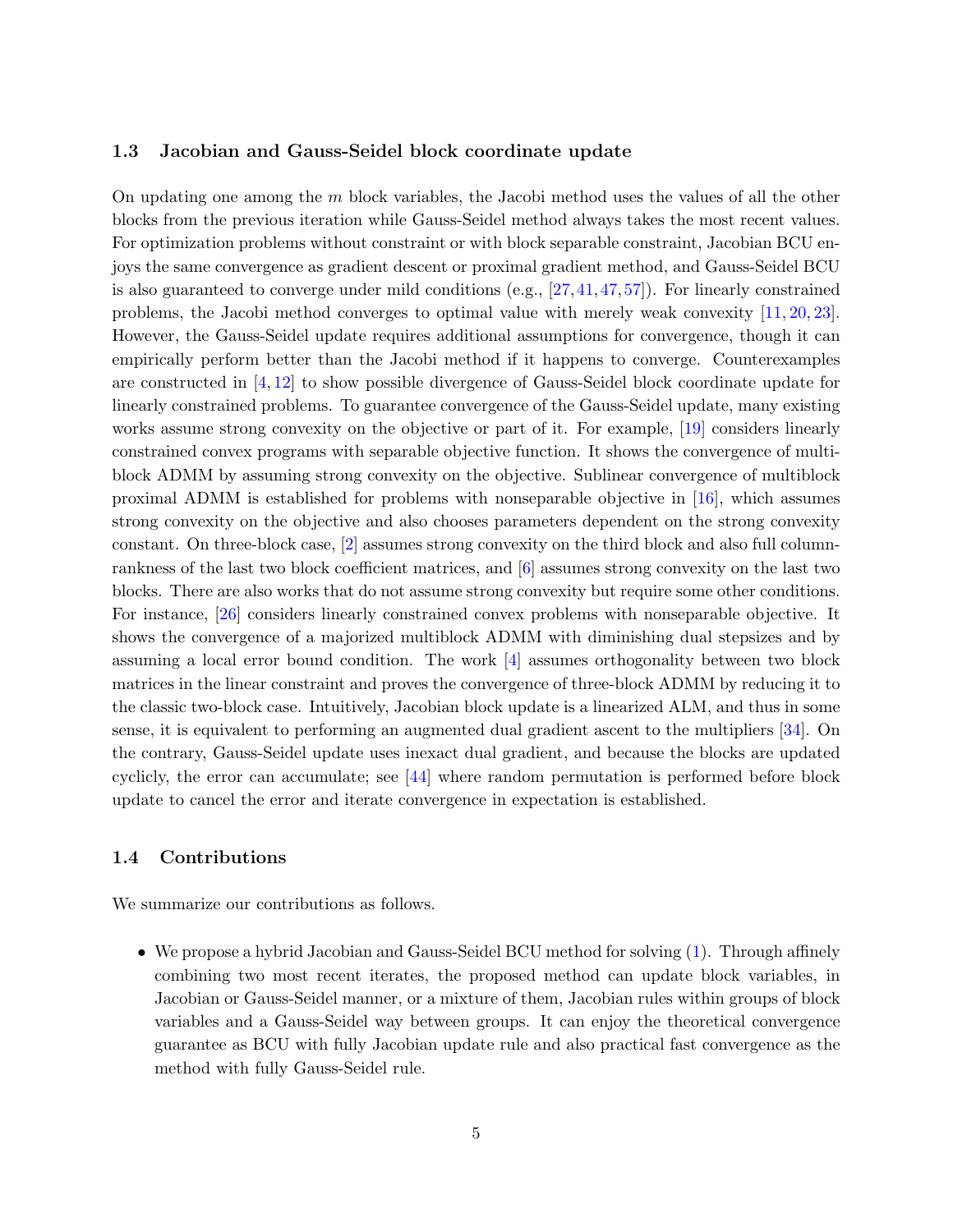- <span id="page-5-1"></span>• We establish global iterate sequence convergence and  $O(1/t)$  rate results of the proposed BCU method, by assuming certain conditions on the affinely mixing matrix (see Assumption [2\)](#page-8-0) and choosing appropriate weight matrix  $P_i$ 's in  $(6)$ . Different from the after-correction step proposed in [\[21\]](#page-27-1) to obtain convergence of multi-block ADMM with fully Gauss-Seidel rule, the affine combination of two iterates we propose can be regarded as a correction step before updating every block variable. In addition, our method allows nonseparable quadratic terms in the objective while the method in [\[21\]](#page-27-1) can only deal with separable terms. Furthermore, utilizing prox-linearization technique, our method can have much simpler updates.
- We discuss how to choose the affinely mixing matrix, which can be determined through solving a semidefinite programming (SDP); see [\(40\)](#page-15-0). One can choose a desired matrix by adding certain constraints in the SDP. Compared to the original problem, the SDP is much smaller and can be solved offline. We demonstrate that the algorithm with the combining matrix found in this way can perform significantly better than that with all-one matrix (i.e., with fully Jacobian rule).
- We apply the proposed BCU method to quadratic programming, the compressive principal component pursuit (see [\(45\)](#page-19-0) below), and the multi-class support vector machine (see [\(48\)](#page-22-0) below). By adapting  $P_i$ 's in  $(6)$ , we demonstrate that our method can outperform a randomized BCU method recently proposed in [\[15\]](#page-26-2) and is comparable to the direct ADMM that has no guaranteed convergence. Therefore, the proposed method can be a more reliable and also efficient algorithm for solving problems in the form of [\(1\)](#page-1-0).

## 1.5 Outline

The rest of the paper is organized as follows. In section [2,](#page-5-0) we present our algorithm, and we show its convergence with sublinear rate estimate in section [3.](#page-7-0) In section [4,](#page-14-0) we discuss how to choose the affinely mixing matrices used in the algorithm. Numerical experiments are performed in section [5.](#page-17-0) Finally, section [6](#page-24-0) concludes the paper.

## <span id="page-5-0"></span>2 Algorithm

In this section, we present a BCU method for solving [\(1\)](#page-1-0). Algorithm [1](#page-6-2) summarizes the proposed method. In the algorithm,  $A_i$  denotes the *i*-th block matrix of A corresponding to  $x_i$ , and

$$
f(x) = \frac{1}{2}x^{\top}Qx, \quad \hat{x}_j^{k,i} = x_j^{k+1} - w_{ij}(x_j^{k+1} - x_j^k), \ \forall i, j,
$$
 (5)

where  $w_{ij}$  is the  $(i, j)$ -th entry of W.

The algorithm is derived by applying a cyclic proximal block coordinate update to the augmented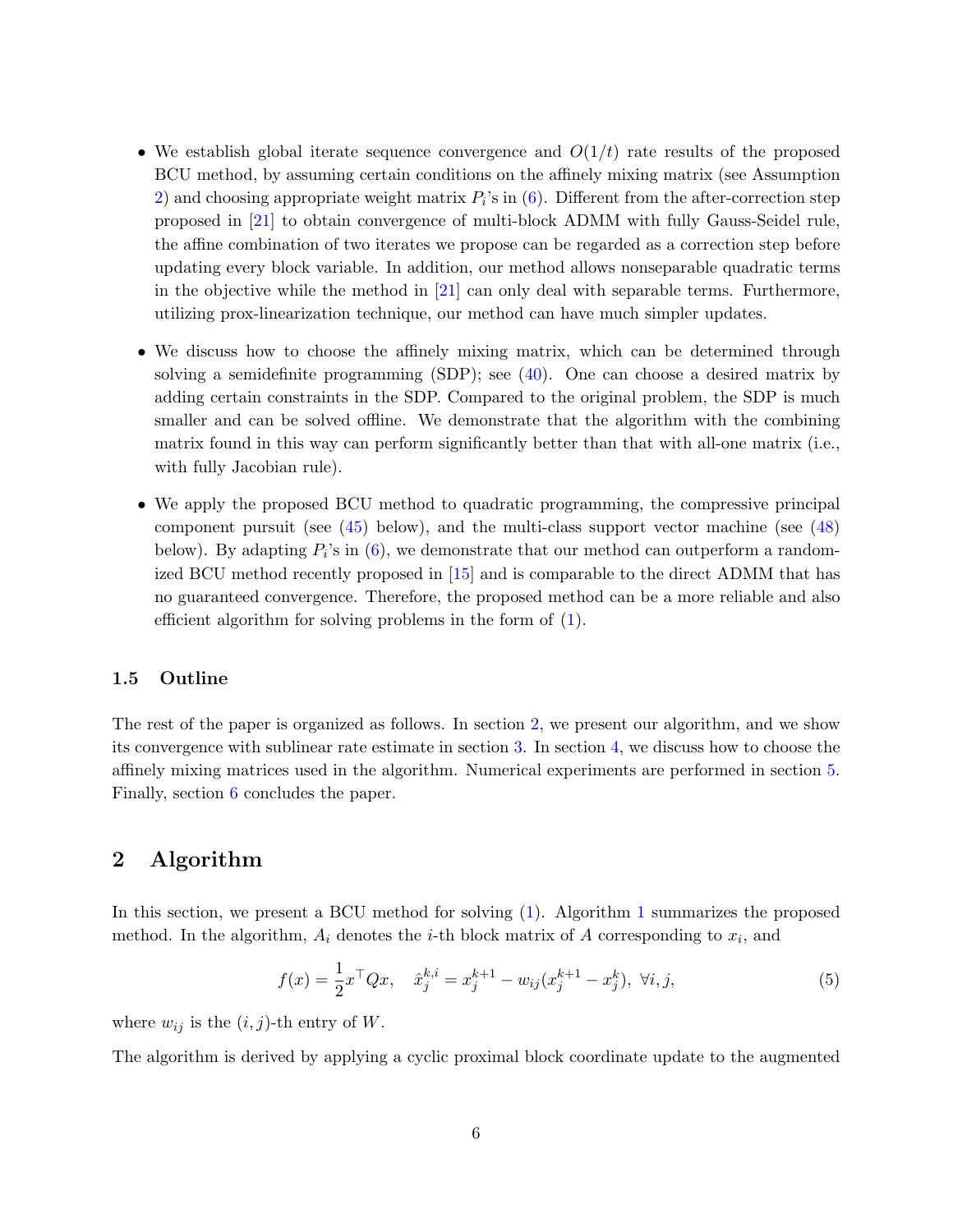<span id="page-6-3"></span>Algorithm 1: Hybrid Jacobian and Gauss-Seidel proximal block coordinate update for [\(1\)](#page-1-0)

<span id="page-6-2"></span>**1 Initialization:** choose  $x^1$  and set  $\lambda^1 = 0$ ; choose  $\beta, \rho, W$  and  $P_i \succeq 0, i = 1, ..., m$ . 2 for  $k = 1, 2, ...$  do 3 for  $i = 1, 2, ..., m$  do 4 | Update  $x_i$  by  $x_i^{k+1} \in \argmin_{x_i}$  $\left\langle \nabla_i f(\hat{x}^{k,i}) - A_i^{\top} (\lambda^k - \beta (A\hat{x}^{k,i} - b)), x_i \right\rangle + g_i(x_i) + \frac{1}{2} \|x_i - x_i^k\|_{P_i}^2$ , (6) 5 Update the multipliers by  $\lambda^{k+1} = \lambda^k - \rho(Ax^{k+1} - b),$ (7) if a certain stopping condition is satisfied then 6 | Return  $(x^{k+1}, \lambda^{k+1})$ 

Lagrangian function of  $(1)$ , that is

<span id="page-6-1"></span><span id="page-6-0"></span>
$$
\mathcal{L}_{\beta}(x,\lambda) = f(x) + \sum_{i=1}^{m} g_i(x_i) - \langle \lambda, Ax - b \rangle + \frac{\beta}{2} \|Ax - b\|^2.
$$
 (8)

At each iteration, we first renew every  $x_i$  by minimizing a proximal approximation of  $\mathcal{L}_{\beta}$ , one primal block variable at a time while all the remaining ones are fixed, and we then update the multiplier  $\lambda$  by a dual gradient ascent step.

Note that in  $(6)$ , for simplicity, we evaluate the partial gradients of the quadratic term f and augmented term  $\frac{\beta}{2}||Ax-b||^2$  at the same point  $\hat{x}^{k,i}$ . In general, two different points can be used to explore structures of Q and A, and our convergence analysis still holds by choosing two different W's appropriately. Practically, one can set

$$
W = \begin{bmatrix} 1 & 1 & \cdots & 1 \\ 1 & 1 & \cdots & 1 \\ \vdots & \ddots & \ddots & \vdots \\ 1 & \cdots & 1 & 1 \end{bmatrix}, \text{ or } W = \begin{bmatrix} 1 & 1 & \cdots & 1 \\ 0 & 1 & \cdots & 1 \\ \vdots & \ddots & \ddots & \vdots \\ 0 & \cdots & 0 & 1 \end{bmatrix},
$$

which give fully Jacobian and fully Gauss-Seidel updates respectively. Empirically, the latter one usually performs better. However, theoretically, the latter case may fail to converge when  $m \geq 3$ , as shown in  $[4,12]$  $[4,12]$ . Therefore, we will design a mixing matrix W between the above two choices to theoretically guarantee convergence and also maintain practically nice performance. Our choice is inspired from the convergence analysis and will be discussed in details in section [4.](#page-14-0)

We finish this section by giving examples that fully Gauss-Seidel update method may diverge even if  $P_i$ 's are large, which strongly motivate our hybrid strategy. Let us consider the problem

$$
\min_{x} 0, \text{ s.t. } A_1x_1 + A_2x_2 + A_3x_3 = 0,
$$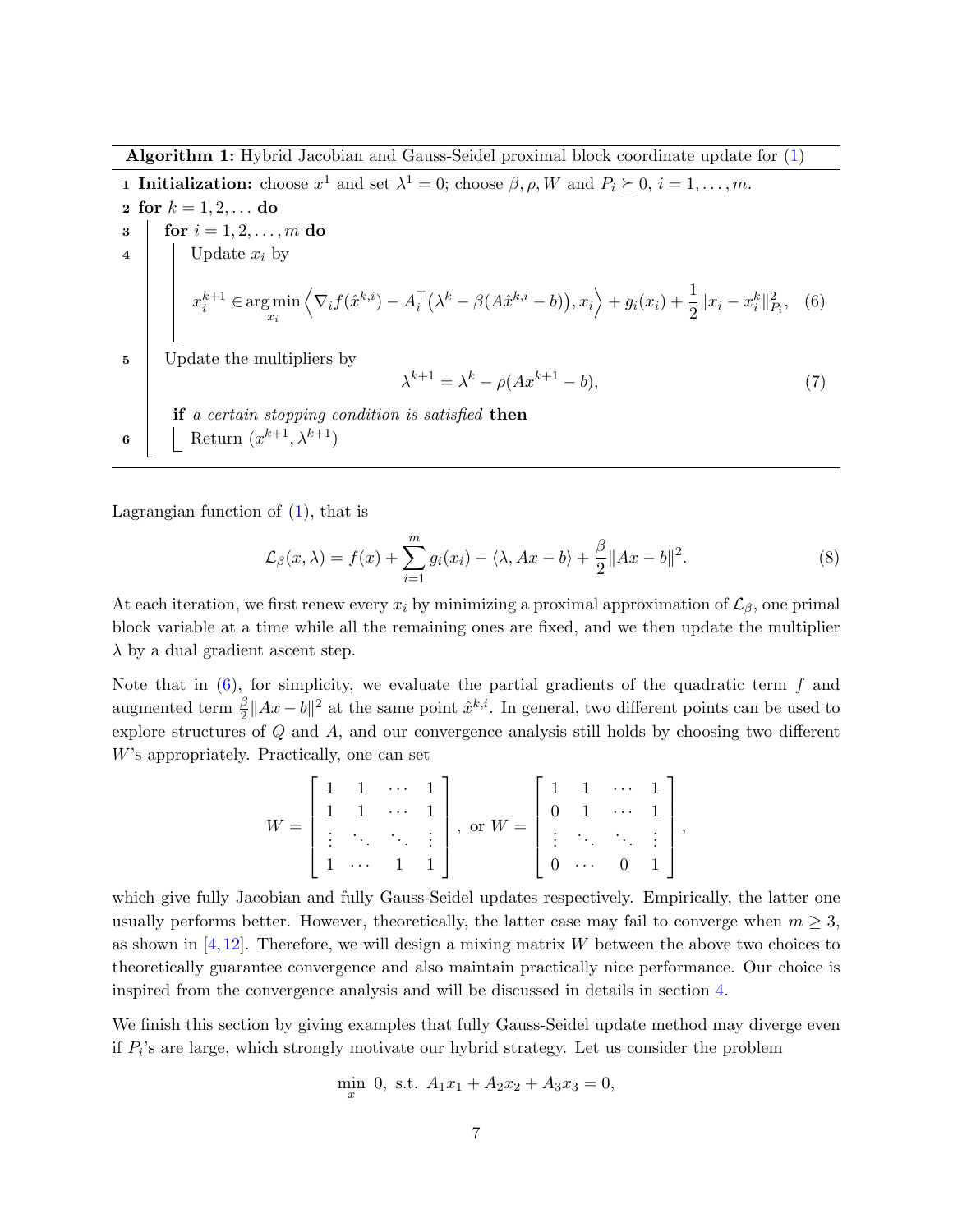<span id="page-7-4"></span>where  $A_1 = [1, 1-\varepsilon, 1-\varepsilon]^\top$ ,  $A_2 = [1, 1, 1-\varepsilon]^\top$  and  $A_3 = [1, 1, 1]^\top$ . For any  $\varepsilon \neq 0$ , A is invertiable and thus the problem has a unique solution  $[0, 0, 0]^{\top}$ . Applied to the above problem with fully Gauss-Seidel update,  $\beta = \rho = 1$ , and  $P_i = \frac{\max_j ||A_j||^2}{\tau}$  $\frac{d\mathcal{A}_{j\parallel}}{\tau}$ ,  $\forall i$ , Algorithm [1](#page-6-2) becomes the following iterative method (see [\[12,](#page-26-11) section 3]):

$$
\left[ \begin{array}{c} x_1^{k+1} \\ x_2^{k+1} \\ x_3^{k+1} \\ \lambda^{k+1} \\ \lambda^{k+1} \\ \end{array} \right] = \left[ \begin{array}{cccc} 1 & 0 & 0 & 0_{1\times 3} \\ \tau A_2^\top A_1 & 1 & 0 & 0_{1\times 3} \\ \tau A_3^\top A_1 & \tau A_3^\top A_2 & 1 & 0_{1\times 3} \\ A_1 & A_2 & A_3 & I_{3\times 3} \\ \end{array} \right]^{-1} \left[ \begin{array}{cccc} 1 - \tau A_1^\top A_1 & - \tau A_1^\top A_2 & - \tau A_1^\top A_3 & \tau A_1^\top \\ 0 & 1 - \tau A_2^\top A_2 & - \tau A_2^\top A_3 & \tau A_2^\top \\ 0 & 0 & 1 - \tau A_3^\top A_3 & \tau A_3^\top \\ 0_{3\times 1} & 0_{3\times 1} & 0_{3\times 1} & I_{3\times 3} \\ \end{array} \right] \left[ \begin{array}{c} x_1^k \\ x_2^k \\ x_3^k \\ \lambda^k \\ \end{array} \right]
$$

.

Denote  $M_{\tau}$  as the iterating matrix. Then the algorithm converges if the spectral radius of  $M_{\tau}$  is smaller than one and diverges if larger than one. For  $\varepsilon$  varying among  $\{10^{-1}, 10^{-2}, 10^{-3}, 10^{-4}\},$ we search for the largest  $\tau$  with initial value  $\frac{1}{3}$  and decrement 10<sup>-5</sup> such that the spectral radius of  $M_{\tau}$  is less than one. The results are listed in Table [1](#page-7-1) below. They indicate that to guarantee the convergence of the algorithm, a diminishing stepsize would be required for the  $x$ -update, while note that  $\tau$  can be as large as  $\frac{1}{3}$  for convergence if the fully Jacobian update is employed.

|  | $10^{-2}$                                                                                                    | $10^{-3}$ | $10^{-4}$ |
|--|--------------------------------------------------------------------------------------------------------------|-----------|-----------|
|  | $\tau$   $1.45473 \times 10^{-1}$ $1.34433 \times 10^{-2}$ $1.33333 \times 10^{-3}$ $1.33333 \times 10^{-4}$ |           |           |

<span id="page-7-1"></span>Table 1: Values of  $\varepsilon$  and the corresponding largest  $\tau$  such that spectral radius of  $M_{\tau}$  less than one.

## <span id="page-7-0"></span>3 Convergence analysis

In this section, we analyze the convergence of Algorithm [1.](#page-6-2) We establish its global iterate sequence convergence and  $O(1/t)$  rate by choosing an appropriate mixing matrix W and assuming merely weak convexity on the problem.

#### 3.1 Notation and preliminary results

Before proceeding with our analysis, we introduce some notation and a few preliminary lemmas.

We let

$$
g(x) = \sum_{i=1}^{m} g_i(x_i), \quad F = f + g.
$$

A point  $x^*$  is a solution to [\(1\)](#page-1-0) if there exists  $\lambda^*$  such that the KKT conditions hold:

<span id="page-7-2"></span>
$$
0 \in \partial F(x^*) - A^\top \lambda^*,\tag{9a}
$$

$$
Ax^* - b = 0,\t\t(9b)
$$

where  $\partial F$  denotes the subdifferential of F. Together with the convexity of F, [\(9\)](#page-7-2) implies

<span id="page-7-3"></span>
$$
F(x) - F(x^*) - \langle \lambda^*, Ax - b \rangle \ge 0, \forall x. \tag{10}
$$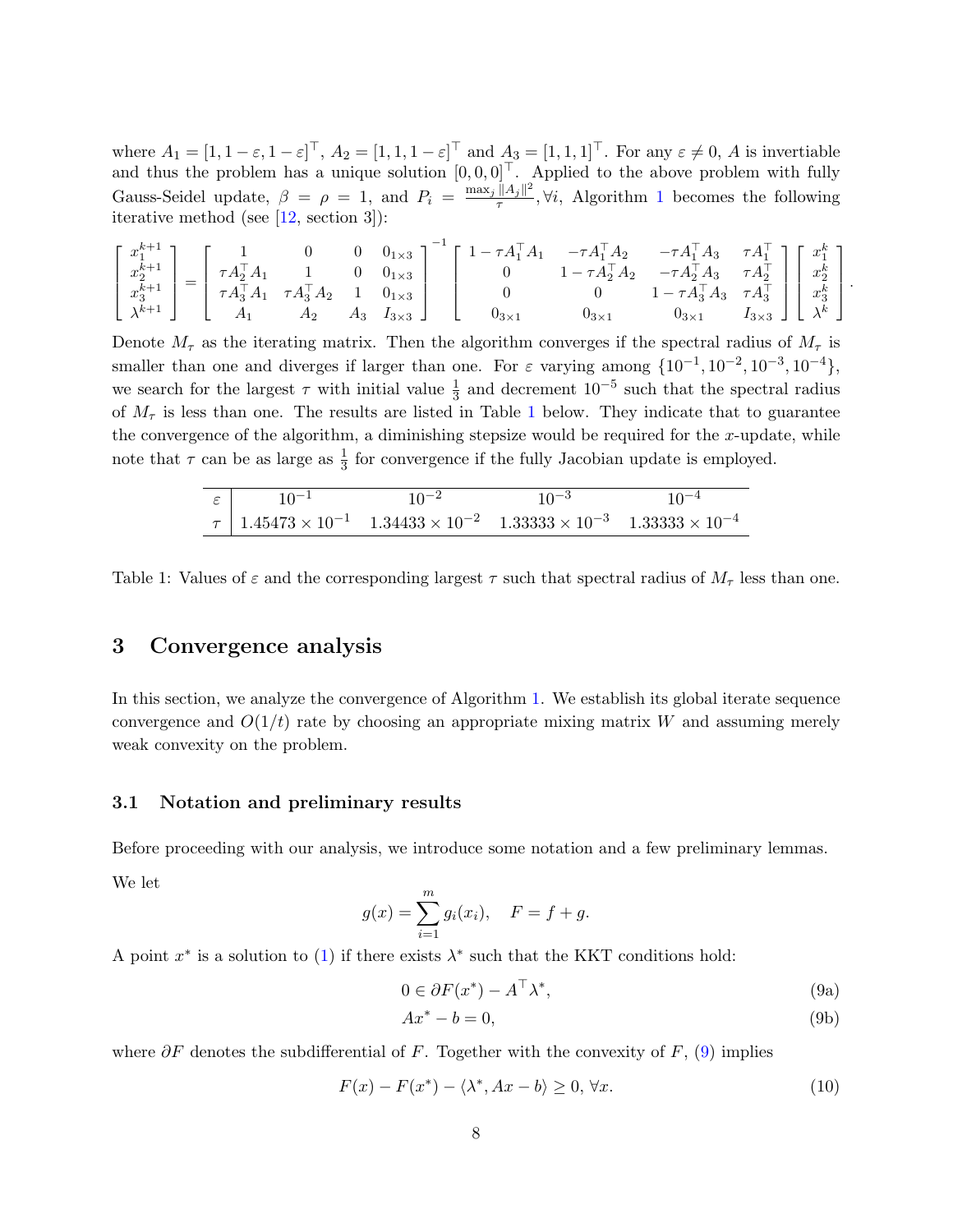<span id="page-8-9"></span>We denote  $\mathcal{X}^*$  as the solution set of [\(1\)](#page-1-0). For any vector v and any symmetric matrix S of appropriate size, we define  $||v||_S^2 = v^\top S v$ . Note this definition does not require S to be PSD, so  $||v||_S^2$  may be negative. I is reserved for the identity matrix and  $E$  for the all-one matrix, whose size would be clear from the context.  $A \otimes B$  represents the Kronecker product of two matrices A and B. For any matrices  $A, B, C$  and D of appropriate sizes, it holds that (c.f., [\[28,](#page-27-13) Chapter 4])

<span id="page-8-4"></span>
$$
(A \otimes B)^{\top} = A^{\top} \otimes B^{\top}, \tag{11}
$$

$$
(A \otimes B)(C \otimes D) = (AC) \otimes (BD). \tag{12}
$$

The following lemmas can be found in  $[54]$  and also appear in  $[14, 15]$  $[14, 15]$  $[14, 15]$ .

**Lemma 3.1** For any two vectors  $u, v$  and a symmetric matrix  $S$ , we have

<span id="page-8-5"></span>
$$
2u^{\top}Sv = \|u\|_{S}^{2} + \|v\|_{S}^{2} - \|u - v\|_{S}^{2}.
$$
\n(13)

<span id="page-8-7"></span>**Lemma 3.2** Given (possibly nonconvex) functions F,  $\phi$ , and a fixed point  $\bar{x}$ , if for any  $\lambda$ , it holds that

$$
F(\bar{x}) - F(x^*) - \langle \lambda, A\bar{x} - b \rangle \le \phi(\lambda),
$$

then for any  $\gamma > 0$ , we have

$$
F(\bar{x}) - F(x^*) + \gamma \|A\bar{x} - b\| \le \sup_{\|\lambda\| \le \gamma} \phi(\lambda).
$$

<span id="page-8-8"></span>**Lemma 3.3** Let  $(x^*, \lambda^*)$  be any point satisfying the condition in [\(10\)](#page-7-3). If  $F(\bar{x}) - F(x^*) + \gamma ||A\bar{x} - b|| \le$  $\epsilon$  for certain  $\epsilon \geq 0$  and  $\gamma > ||\lambda^*||$ , then

$$
||A\bar{x} - b|| \le \frac{\epsilon}{\gamma - ||\lambda^*||} \text{ and } -\frac{||\lambda^*||\epsilon}{\gamma - ||\lambda^*||} \le F(\bar{x}) - F(x^*) \le \epsilon.
$$

#### 3.2 Technical assumptions

<span id="page-8-6"></span>Throughout our analysis, we make the following assumptions.

**Assumption 1** In  $(1)$ , Q is PSD, and  $g_i$ 's are proper closed convex functions. There exists a pair  $(x^*, \lambda^*)$  satisfying the KKT conditions in [\(9\)](#page-7-2).

<span id="page-8-0"></span>**Assumption 2** The solution set of the subproblem in  $(6)$  is nonempty for any i.

<span id="page-8-3"></span>Assumption 3 The mixing matrix W satisfy:

$$
w_{ij} = 1, \forall j \ge i,\tag{14}
$$

<span id="page-8-2"></span><span id="page-8-1"></span> $\exists u \text{ such that } U = W - eu^{\top} \text{ is symmetric,}$  (15)

where e is the all-one vector.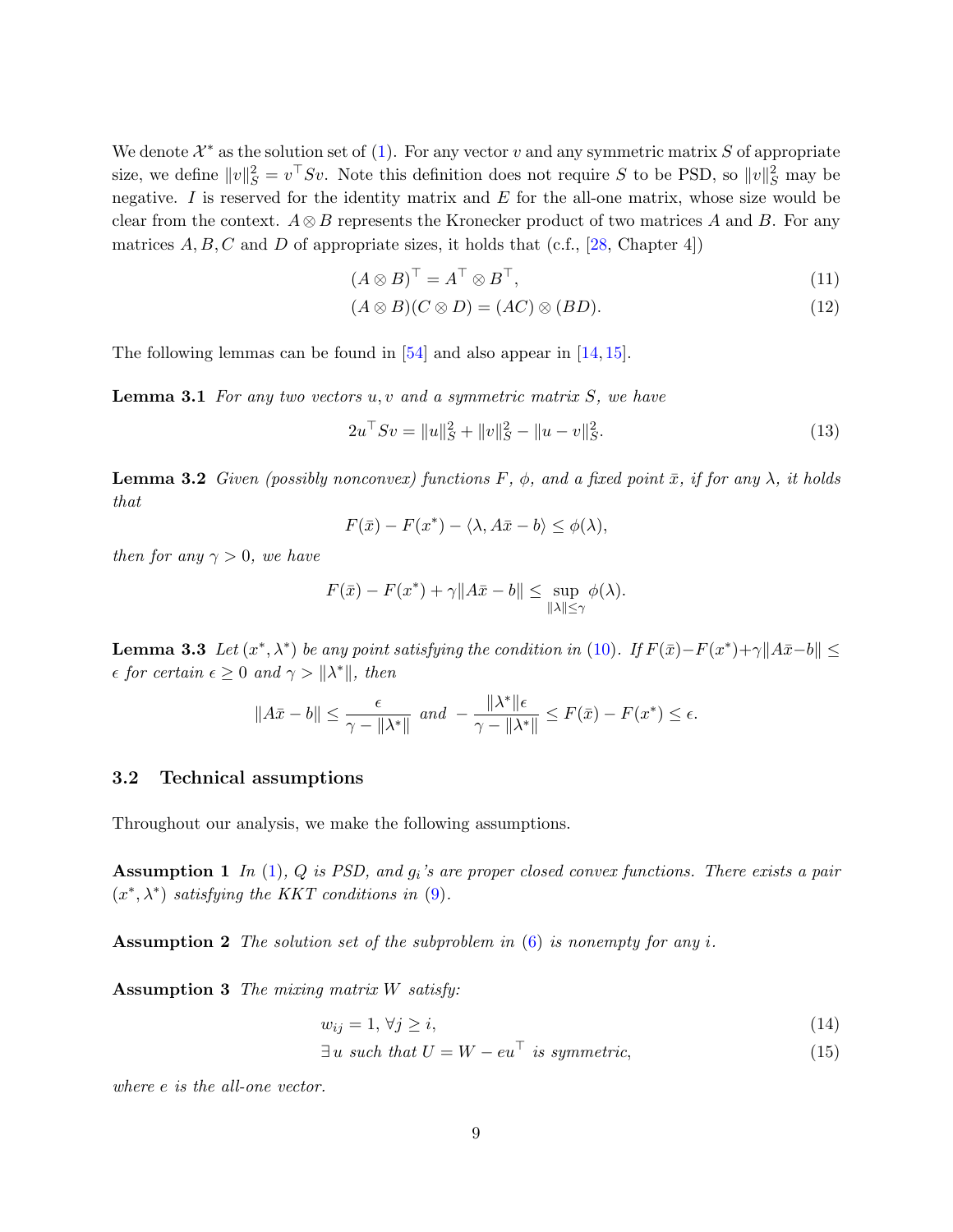The first assumption is minimal for finding a solution to  $(1)$ . The second one is for well-definedness of the proposed algorithm, and it can be guaranteed if  $P_i$ 's are all positive definite.

The requirements in [\(14\)](#page-8-1) are for easy implementation of the update in [\(6\)](#page-6-0) because otherwise  $x_i^{k+1}$  may implicitly depend on the later updated block variables. The conditions in [\(15\)](#page-8-2) are for technical reason; see  $(18)$  below. They can be satisfied by first choosing u and then determining the corresponding  $W$ ; see the formula [\(33\)](#page-14-1) below. How to choose u will be discussed in the next section since it is inspired from our convergence analysis.

#### 3.3 Convergence results of Algorithm [1](#page-6-2)

We show that with appropriate proximal terms, Algorithm [1](#page-6-2) can have  $O(1/t)$  convergence rate, where  $t$  is the number of iterations. The result includes several existing ones as special cases, and we will discuss it after presenting our convergence result.

We first establish a few inequalities. Since Q is PSD, there exists a matrix H such that  $Q = H<sup>T</sup>H$ . Corresponding to the partition of x, we let  $H = (H_1, \ldots, H_m)$ .

<span id="page-9-2"></span>Proposition [3](#page-8-3).4 Let W satisfy the conditions in Assumption 3 and define

$$
y_i = H_i x_i, \quad z_i = A_i x_i, \forall i.
$$

Then for any  $\alpha > 0$ ,

$$
\sum_{i=1}^{m} \sum_{j=1}^{m} w_{ij} \langle H_i(x_i^{k+1} - x_i), H_j(x_j^{k+1} - x_j^k) \rangle
$$
\n
$$
\leq \frac{1}{2} \left( \|y^{k+1} - y\|_V^2 - \|y^k - y\|_V^2 + \|y^{k+1} - y^k\|_V^2 \right) + \frac{1}{2\alpha} \|H(x^{k+1} - x)\|^2 + \frac{\alpha}{2} \left\| (u^\top \otimes I)(y^{k+1} - y^k) \right\|^2
$$
\n(16)

<span id="page-9-1"></span><span id="page-9-0"></span>,

and

$$
\sum_{i=1}^{m} \sum_{j=1}^{m} w_{ij} \langle A_i (x_i^{k+1} - x_i), A_j (x_j^{k+1} - x_j^k) \rangle
$$
\n
$$
\leq \frac{1}{2} \left( \|z^{k+1} - z\|_V^2 - \|z^k - z\|_V^2 + \|z^{k+1} - z^k\|_V^2 \right) + \frac{1}{2\alpha} \|A(x^{k+1} - b)\|^2 + \frac{\alpha}{2} \left\| (u^\top \otimes I)(z^{k+1} - z^k) \right\|^2,
$$
\nwhere  $V = U \otimes I$ . (17)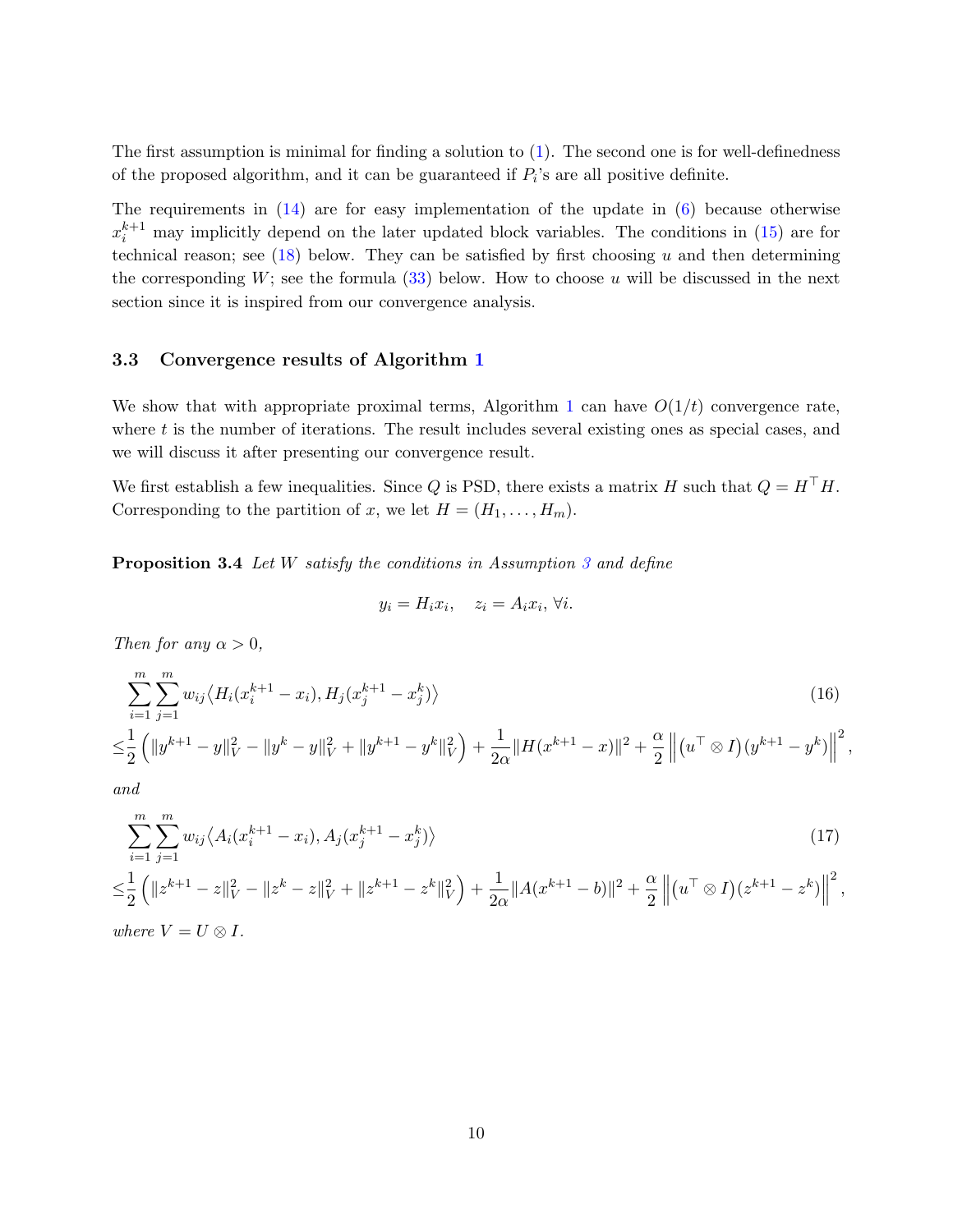*Proof.* We only show  $(16)$ , and  $(17)$  follows in the same way. By the definition of y, we have

$$
\sum_{i=1}^{m} \sum_{j=1}^{m} w_{ij} \langle H_i(x_i^{k+1} - x_i), H_j(x_j^{k+1} - x_j^k) \rangle
$$
  
\n
$$
= (y^{k+1} - y)^\top (W \otimes I)(y^{k+1} - y^k)
$$
  
\n
$$
\stackrel{(15)}{=} (y^{k+1} - y)^\top (U \otimes I)(y^{k+1} - y^k) + (y^{k+1} - y)^\top ((eu^\top) \otimes I)(y^{k+1} - y^k)
$$
  
\n
$$
\stackrel{(12)}{=} (y^{k+1} - y)^\top (U \otimes I)(y^{k+1} - y^k) + (y^{k+1} - y)^\top ((e \otimes I)(u^\top \otimes I))(y^{k+1} - y^k)
$$
  
\n
$$
= (y^{k+1} - y)^\top (U \otimes I)(y^{k+1} - y^k) + (H(x^{k+1} - x))^\top (u^\top \otimes I)(y^{k+1} - y^k)
$$
  
\n
$$
\leq (y^{k+1} - y)^\top (U \otimes I)(y^{k+1} - y^k) + \frac{1}{2\alpha} \|H(x^{k+1} - x)\|^2 + \frac{\alpha}{2} \| (u^\top \otimes I)(y^{k+1} - y^k) \|^2
$$
  
\n
$$
\stackrel{(13)}{=} \frac{1}{2} (||y^{k+1} - y||_V^2 - ||y^k - y||_V^2 + ||y^{k+1} - y^k||_V^2) + \frac{1}{2\alpha} \|H(x^{k+1} - x)\|^2 + \frac{\alpha}{2} \| (u^\top \otimes I)(y^{k+1} - y^k) \|^2,
$$

where the inequality follows from the Cauchy-Schwartz inequality.  $\Box$ 

**Proposition 3.5 (One-iteration result)** Let  $\{(x^k, \lambda^k)\}_{k\geq 1}$  be the sequence generated from Al-gorithm [1.](#page-6-2) Under Assumptions [2](#page-8-0) and [3,](#page-8-3) for any  $(x, \lambda)$  such that  $Ax = b$ , it holds that

$$
F(x^{k+1}) - F(x) - \langle \lambda, Ax^{k+1} - b \rangle + \frac{1}{2\rho} \left( \| \lambda^{k+1} - \lambda \|^2 - \| \lambda^k - \lambda \|^2 \right) + \frac{\alpha - 1}{2\alpha} \| H(x^{k+1} - x) \|^2
$$
  
+ 
$$
\left( \frac{\beta - \rho}{2} + \frac{\beta(\alpha - 1)}{2\alpha} \right) \| Ax^{k+1} - b \|^2 + \frac{1}{2} (\| x^{k+1} - x \|^2 - \| x^k - x \|^2 + \| x^{k+1} - x^k \|^2)
$$
  

$$
\leq \frac{1}{2} \left( \| y^{k+1} - y \|^2 - \| y^k - y \|^2 + \| y^{k+1} - y^k \|^2 + \frac{\alpha}{2} \left( \| (u^\top \otimes I)(y^{k+1} - y^k) \right \|^2 + \frac{\beta}{2} \left( \| z^{k+1} - z \|^2 - \| z^k - z \|^2 + \| z^{k+1} - z^k \|^2 \right) + \frac{\beta \alpha}{2} \left( \| (u^\top \otimes I)(z^{k+1} - z^k) \right \|^2,
$$
  
+ (19)

where

<span id="page-10-2"></span><span id="page-10-1"></span><span id="page-10-0"></span>
$$
P = \text{blkdiag}(P_1, \ldots, P_m).
$$

*Proof.* From the update [\(6\)](#page-6-0), we have the optimality conditions: for  $i = 1, \ldots, m$ ,

$$
0 = \nabla_i f(\hat{x}^{k,i}) - A_i^{\top} \lambda^k + \tilde{\nabla} g_i(x_i^{k+1}) + \beta A_i^{\top} (A \hat{x}^{k,i} - b) + P_i(x_i^{k+1} - x_i^k)
$$
  
\n
$$
= H_i^{\top} \left( H x^{k+1} - \sum_{j=1}^m w_{ij} H_j(x_j^{k+1} - x_j^k) \right) - A_i^{\top} \lambda^k + \tilde{\nabla} g_i(x_i^{k+1})
$$
  
\n
$$
+ \beta A_i^{\top} \left( (Ax^{k+1} - b) - \sum_{j=1}^m w_{ij} A_j(x_j^{k+1} - x_j^k) \right) + P_i(x_i^{k+1} - x_i^k), \tag{20}
$$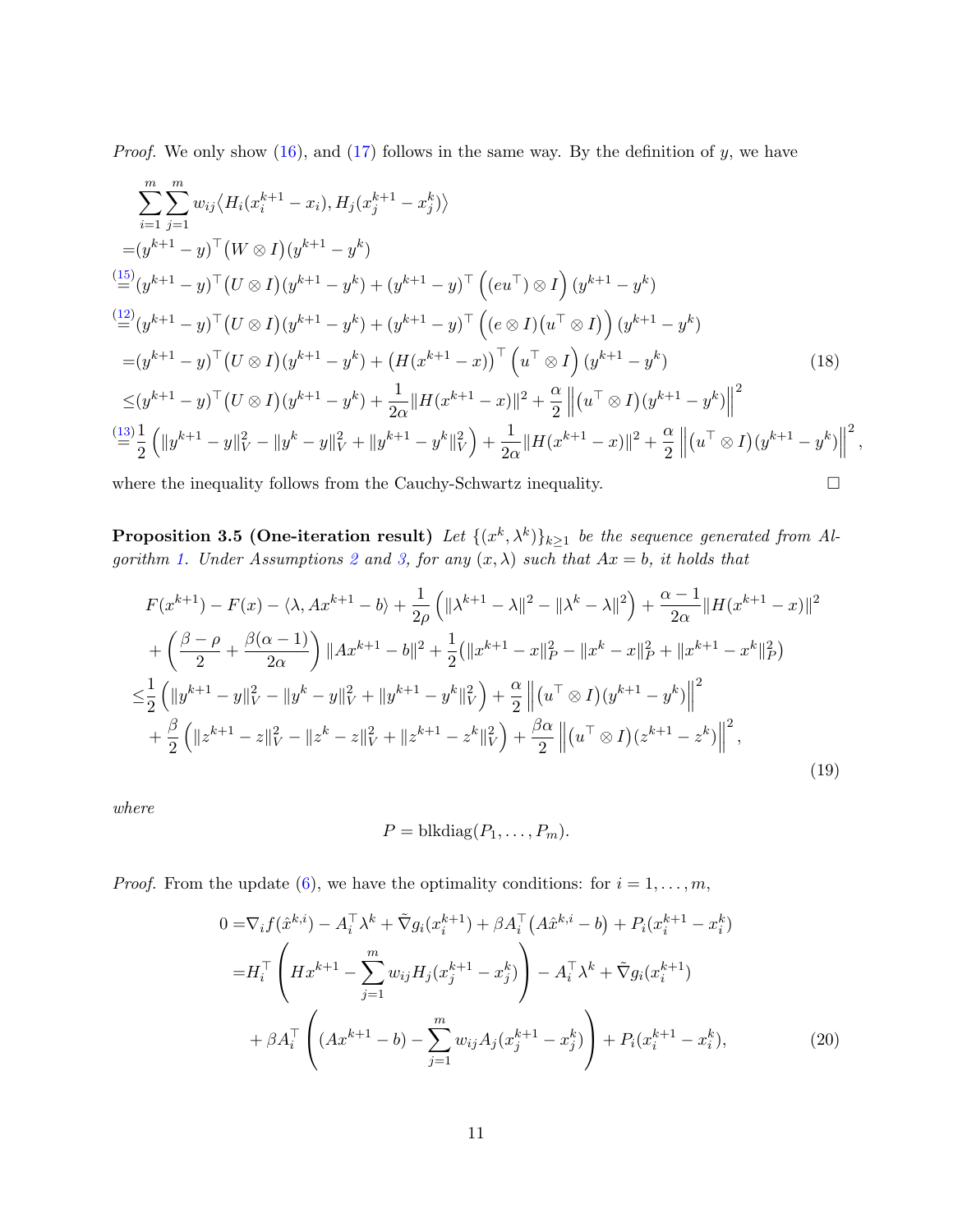where  $\tilde{\nabla} g_i(x_i^{k+1})$  is a subgradient of  $g_i$  at  $x_i^{k+1}$ . Doing inner product of both sides of [\(20\)](#page-10-1) with  $x_i^{k+1} - x_i$ , and summing them together over *i*, we have

$$
\sum_{i=1}^{m} \sum_{j=1}^{m} w_{ij} \langle H_i(x_i^{k+1} - x_i), H_j(x_j^{k+1} - x_j^k) \rangle + \beta \sum_{i=1}^{m} \sum_{j=1}^{m} w_{ij} \langle A_i(x_i^{k+1} - x_i), A_j(x_j^{k+1} - x_j^k) \rangle
$$
  
\n
$$
= \langle H(x^{k+1} - x), Hx^{k+1} \rangle + \langle A(x^{k+1} - x), -\lambda^k + \beta(Ax^{k+1} - b) \rangle + \langle x^{k+1} - x, \tilde{\nabla}g(x^{k+1}) \rangle
$$
  
\n
$$
+ \langle x^{k+1} - x, P(x^{k+1} - x^k) \rangle
$$
  
\n
$$
\geq \langle H(x^{k+1} - x), Hx^{k+1} \rangle + \langle A(x^{k+1} - x), -\lambda^k + \beta(Ax^{k+1} - b) \rangle + g(x^{k+1}) - g(x)
$$
  
\n
$$
+ \langle x^{k+1} - x, P(x^{k+1} - x^k) \rangle
$$
  
\n
$$
= \frac{1}{2} (\| H(x^{k+1} - x) \|^2 - \| Hx \|^2 + \| Hx^{k+1} \|^2) - \langle \lambda^{k+1}, Ax^{k+1} - b \rangle
$$
  
\n
$$
+ (\beta - \rho) \| Ax^{k+1} - b \|^2 + g(x^{k+1}) - g(x) + \frac{1}{2} (\| x^{k+1} - x \|^2 - \| x^k - x \|^2 + \| x^{k+1} - x^k \|^2 - \| B(x^{k+1} - x) \|^2 + F(x^{k+1}) - F(x) - \langle \lambda^{k+1}, Ax^{k+1} - b \rangle
$$
  
\n
$$
+ (\beta - \rho) \| Ax^{k+1} - b \|^2 + \frac{1}{2} (\| x^{k+1} - x \|^2 - \| x^k - x \|^2 + \| x^{k+1} - x^k \|^2 - \| B(x^{k+1} - x^k) \|^2 + \| B(x^{k+1} - x^k) \|^2 + \| B(x^{k+1} - x^k) \|^2 + \| B(x^{k+1} - x^k) \|^2 + \| B(x^{k+1} - x^k) \|^2 + \| B(x^{k+1} - x^k) \|^2 + \|
$$

where the inequality uses the convexity of  $g$ , and in the second equality, we have used  $(13)$ , the update rule [\(7\)](#page-6-1), and the condition  $Ax = b$ .

Substituting  $(16)$  and  $(17)$  into  $(21)$ , we have

$$
F(x^{k+1}) - F(x) - \langle \lambda^{k+1}, Ax^{k+1} - b \rangle + \frac{\alpha - 1}{2\alpha} \| H(x^{k+1} - x) \|^2
$$
  
+ 
$$
\left( \frac{\beta}{2} + \frac{\beta(\alpha - 1)}{2\alpha} - \rho \right) \| Ax^{k+1} - b \|^2 + \frac{1}{2} (\| x^{k+1} - x \|^2 - \| x^k - x \|^2 + \| x^{k+1} - x^k \|^2 - \|\alpha\|^2 - \| x^k - x \|^2 + \| x^{k+1} - x^k \|^2 - \|\alpha\|^2 - \| y^k - y \|^2 + \| y^{k+1} - y^k \|^2 - \|\alpha\|^2 - \| y^k - y \|^2 + \| y^{k+1} - y^k \|^2 - \|\alpha\|^2 - \| y^k - z \|^2 + \| z^{k+1} - z^k \|^2 - \|\alpha\|^2 - \| y^k - z \|^2 - \|\alpha\|^2 - \| y^k - z \|^2 - \|\alpha\|^2 - \| y^k - z \|^2 - \|\alpha\|^2 - \| y^k - z \|^2 - \|\alpha\|^2 - \| y^k - z \|^2 - \|\alpha\|^2 - \| y^k - z \|^2 - \|\alpha\|^2 - \| y^k - z \|^2 - \|\alpha\|^2 - \| y^k - z \|^2 - \|\alpha\|^2 - \| y^k - z \|^2 - \|\alpha\|^2 - \| y^k - z \|^2 - \|\alpha\|^2 - \| y^k - z \|^2 - \|\alpha\|^2 - \| y^k - z \|^2 - \|\alpha\|^2 - \| y^k - z \|^2 - \|\alpha\|^2 - \| y^k - z \|^2 - \|\alpha\|^2 - \| y^k - z \|^2 - \|\alpha\|^2 - \| y^k - z \|^2 - \|\alpha\|^2 - \| y^k - z \|^2 - \|\alpha\|^2 - \| y^k - z \|^2 - \|\alpha\|^2 - \| y^k - z \|^2 - \|\alpha\|^2 - \| y^k - z \|^2 - \|\alpha\|^2 - \| y^k - z \|^2 - \|\alpha\|^2 - \| y^k - z \|^2 - \|\alpha\|^2 - \| y^k - z \|^2 - \|\alpha\|^2 - \| y^k - z \|^2 - \|\alpha\|^2 - \| y^k - z \|^2 - \|\alpha\|^2 - \| y^k - z \|^2 - \|\alpha\|^2 - \| y^k - z \|^2 - \|\alpha\|^2 - \| y^k - z
$$

From the update  $(7)$ , we have

<span id="page-11-3"></span>
$$
0 = \langle \lambda^{k+1} - \lambda, Ax^{k+1} - b \rangle + \frac{1}{\rho} \langle \lambda^{k+1} - \lambda, \lambda^{k+1} - \lambda^k \rangle
$$
  

$$
\stackrel{(13)}{=} \langle \lambda^{k+1} - \lambda, Ax^{k+1} - b \rangle + \frac{1}{2\rho} \left( \| \lambda^{k+1} - \lambda \|^2 - \| \lambda^k - \lambda \|^2 + \| \lambda^{k+1} - \lambda^k \|^2 \right)
$$
  

$$
= \langle \lambda^{k+1} - \lambda, Ax^{k+1} - b \rangle + \frac{1}{2\rho} \left( \| \lambda^{k+1} - \lambda \|^2 - \| \lambda^k - \lambda \|^2 \right) + \frac{\rho}{2} \| Ax^{k+1} - b \|^2.
$$
 (23)

Summing  $(22)$  and  $(23)$  together gives the desired result.

<span id="page-11-2"></span><span id="page-11-1"></span><span id="page-11-0"></span>

Now we are ready to present our main result.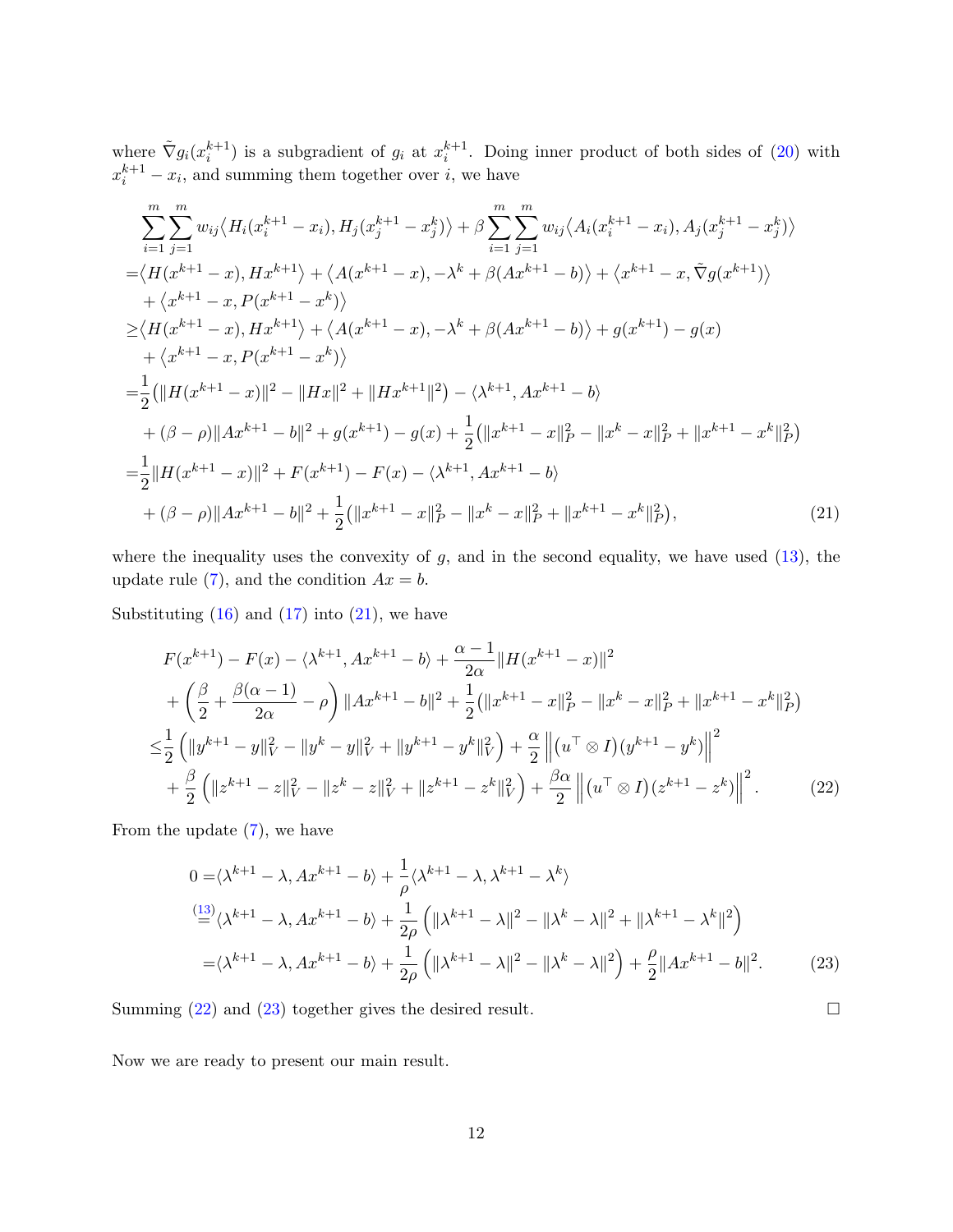**Theorem 3.6** Under Assumptions [1](#page-8-6) through [3,](#page-8-3) let  $\{(x^k, \lambda^k)\}_{k\geq 1}$  be the sequence generated from Algorithm [1](#page-6-2) with parameters:

$$
\beta \ge \rho > 0,
$$
\n
$$
P - D_H^{\top}((W - eu^{\top} + \alpha uu^{\top}) \otimes I)D_H - \beta D_A^{\top}((W - eu^{\top} + \alpha uu^{\top}) \otimes I)D_A := \hat{P} \succeq 0.
$$
\n(24)

where 
$$
\alpha \geq 1
$$
, and

<span id="page-12-2"></span><span id="page-12-0"></span>
$$
D_H
$$
 = blkdiag( $H_1$ ,..., $H_m$ ),  $D_A$  = blkdiag( $A_1$ ,..., $A_m$ ).

Let 
$$
\bar{x}^{t+1} = \sum_{k=1}^{t} \frac{x^{k+1}}{t}
$$
. Then  
\n
$$
|F(\bar{x}^{t+1}) - F(x^*)| \le \frac{1}{2t} \left( \frac{\max\{(1 + ||\lambda^*||)^2, 4||\lambda^*||^2\}}{\rho} + ||x^1 - x^*||^2 - ||y^1 - y^*||^2 - \beta ||z^1 - z^*||^2 \right),
$$
\n(26a)

$$
||A\bar{x}^{t+1} - b|| \le \frac{1}{2t} \left( \frac{\max\{(1 + ||\lambda^*||)^2, 4||\lambda^*||^2\}}{\rho} + ||x^1 - x^*||^2 \rho - ||y^1 - y^*||^2 \rho - \beta ||z^1 - z^*||^2 \right),\tag{26b}
$$

where V is defined in Proposition [3.4,](#page-9-2) and  $(x^*, \lambda^*)$  is any point satisfying the KKT conditions in [\(9\)](#page-7-2).

In addition, if  $\alpha > 1$  and  $\hat{P} \succ 0$ , then  $(x^k, \lambda^k)$  converges to a point  $(x^{\infty}, \lambda^{\infty})$  that satisfies the KKT conditions in [\(9\)](#page-7-2).

*Proof.* Summing the inequality [\(19\)](#page-10-2) from  $k = 1$  through t and noting  $\beta \ge \rho$ , we have

$$
\sum_{k=1}^{t} \left[ F(x^{k+1}) - F(x) - \langle \lambda, Ax^{k+1} - b \rangle \right] + \frac{1}{2\rho} \|\lambda^{t+1} - \lambda\|^2 + \frac{1}{2} \|x^{t+1} - x\|^2_{P} \n+ \sum_{k=1}^{t} \left( \frac{1}{2} \|x^{k+1} - x^k\|^2_{P} + \frac{\alpha - 1}{2\alpha} \|H(x^{k+1} - x)\|^2 + \frac{\beta(\alpha - 1)}{2\alpha} \|Ax^{k+1} - b\|^2 \right) \n\leq \frac{1}{2\rho} \|\lambda^1 - \lambda\|^2 + \frac{1}{2} \|x^1 - x\|^2_{P} - \frac{1}{2} \|y^1 - y\|^2_{V} - \frac{\beta}{2} \|z^1 - z\|^2_{V} \n+ \frac{1}{2} \|y^{t+1} - y\|^2_{V} + \frac{1}{2} \sum_{k=1}^{t} \|y^{k+1} - y^k\|^2_{V} + \frac{\alpha}{2} \sum_{k=1}^{t} \left\| (u^\top \otimes I)(y^{k+1} - y^k) \right\|^2 \n+ \frac{\beta}{2} \|z^{t+1} - z\|^2_{V} + \frac{\beta}{2} \sum_{k=1}^{t} \|z^{k+1} - z^k\|^2_{V} + \frac{\beta \alpha}{2} \sum_{k=1}^{t} \left\| (u^\top \otimes I)(z^{k+1} - z^k) \right\|^2.
$$
\n(27)

Note that

<span id="page-12-1"></span>
$$
||y^{k+1} - y^k||_V^2 + \alpha ||(u^{\top} \otimes I)(y^{k+1} - y^k)||^2
$$
  
=  $(y^{k+1} - y^k)^{\top} (V + \alpha uu^{\top} \otimes I)(y^{k+1} - y^k)$   
=  $(x^{k+1} - x^k)^{\top} D_H^{\top} ((W - eu^{\top} + \alpha uu^{\top}) \otimes I) D_H(x^{k+1} - x^k),$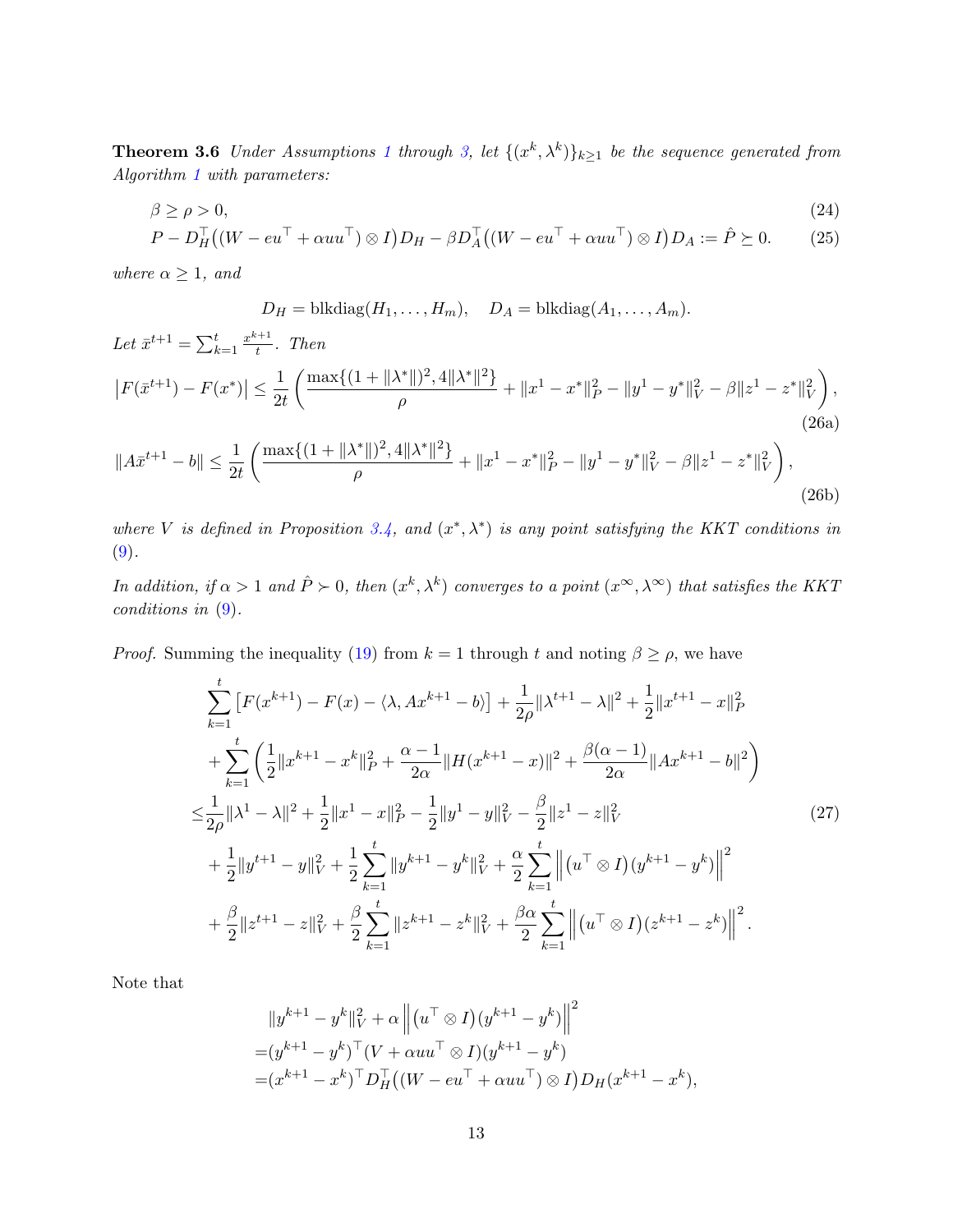and similarly

$$
||z^{k+1} - z^k||_V^2 + \alpha ||(u^\top \otimes I)(z^{k+1} - z^k)||^2
$$
  
=  $(x^{k+1} - x^k)^\top D_A^\top ((W - eu^\top + \alpha uu^\top) \otimes I) D_A(x^{k+1} - x^k).$ 

Hence, by the choice of  $P$  in  $(25)$ , we have from  $(27)$  that

$$
\sum_{k=1}^{t} \left[ F(x^{k+1}) - F(x) - \langle \lambda, Ax^{k+1} - b \rangle \right] + \frac{1}{2\rho} \| \lambda^{t+1} - \lambda \|^2
$$
  
+ 
$$
\sum_{k=1}^{t} \left( \frac{1}{2} \| x^{k+1} - x^k \|_P^2 + \frac{\alpha - 1}{2\alpha} \| H(x^{k+1} - x) \|^2 + \frac{\beta(\alpha - 1)}{2\alpha} \| Ax^{k+1} - b \|^2 \right)
$$
  

$$
\leq \frac{1}{2\rho} \| \lambda^1 - \lambda \|^2 + \frac{1}{2} \| x^1 - x \|^2 - \frac{1}{2} \| y^1 - y \|^2 - \frac{\beta}{2} \| z^1 - z \|^2_V.
$$
 (28)

Since  $\alpha \geq 1$  and  $\hat{P} \succeq 0$ , it follows from the above inequality and the convexity of F that

$$
F(\bar{x}^{t+1}) - F(x^*) - \langle \lambda, A\bar{x}^{t+1} - b \rangle
$$
  
\n
$$
\leq \frac{1}{2t} \left( \frac{1}{\rho} ||\lambda^1 - \lambda||^2 + ||x^1 - x^*||^2 \right) - ||y^1 - y^*||^2 \left( -\beta ||z^1 - z^*||^2 \right).
$$
\n(29)

Since  $\lambda^1 = 0$ , we use Lemmas [3.2](#page-8-7) and [3.3](#page-8-8) with  $\gamma = \max\{1 + ||\lambda^*||, 2||\lambda^*||\}$  to have [\(26\)](#page-12-2).

If  $\alpha > 1$  and  $\hat{P} \succ 0$ , then letting  $x = x^*$ ,  $\lambda = \lambda^*$  in [\(28\)](#page-13-0) and also using [\(10\)](#page-7-3), we have

<span id="page-13-1"></span>
$$
\lim_{k \to \infty} (x^{k+1} - x^k) = 0, \quad \lim_{k \to \infty} (\lambda^{k+1} - \lambda^k) = -\rho \lim_{k \to \infty} (Ax^{k+1} - b) = 0,\tag{30}
$$

and thus

<span id="page-13-3"></span><span id="page-13-2"></span><span id="page-13-0"></span>
$$
\lim_{k \to \infty} (x^k - \hat{x}^{k,i}) = 0, \forall i.
$$
\n(31)

On the other hand, letting  $(x, \lambda) = (x^*, \lambda^*)$  in [\(19\)](#page-10-2), using [\(10\)](#page-7-3), and noting  $\alpha, \alpha \ge 1$ , we have

$$
\frac{1}{2\rho} \|\lambda^{k+1} - \lambda^*\|^2 + \frac{1}{2} \left( \|x^{k+1} - x^*\|^2 - \|y^{k+1} - y^*\|^2 - \beta \|z^{k+1} - z^*\|^2 \right) \n\leq \frac{1}{2\rho} \|\lambda^k - \lambda^*\|^2 + \frac{1}{2} \left( \|x^k - x^*\|^2 - \|y^k - y^*\|^2 - \beta \|z^k - z^*\|^2 \right),
$$
\n(32)

which together with the choice of P indicates the boundedness of  $\{(x^k, \lambda^k)\}_{k\geq 1}$ . Hence, it must have a finite cluster point  $(x^{\infty}, \lambda^{\infty})$ , and there is a subsequence  $\{(x^k, \lambda^k)\}_{k \in \mathcal{K}}$  convergent to this cluster point. From [\(30\)](#page-13-1), it immediately follows that  $Ax^{\infty} - b = 0$ . In addition, letting  $\mathcal{K} \ni k \to \infty$ in  $(6)$  and using  $(30)$  and  $(31)$  gives

$$
x_i^{\infty} = \underset{x_i}{\arg\min} \langle \nabla_i f(x^{\infty}) - A_i^{\top} \lambda^{\infty}, x_i \rangle + g_i(x_i) + \frac{1}{2} ||x_i - x_i^{\infty}||_{P_i}^2, \forall i,
$$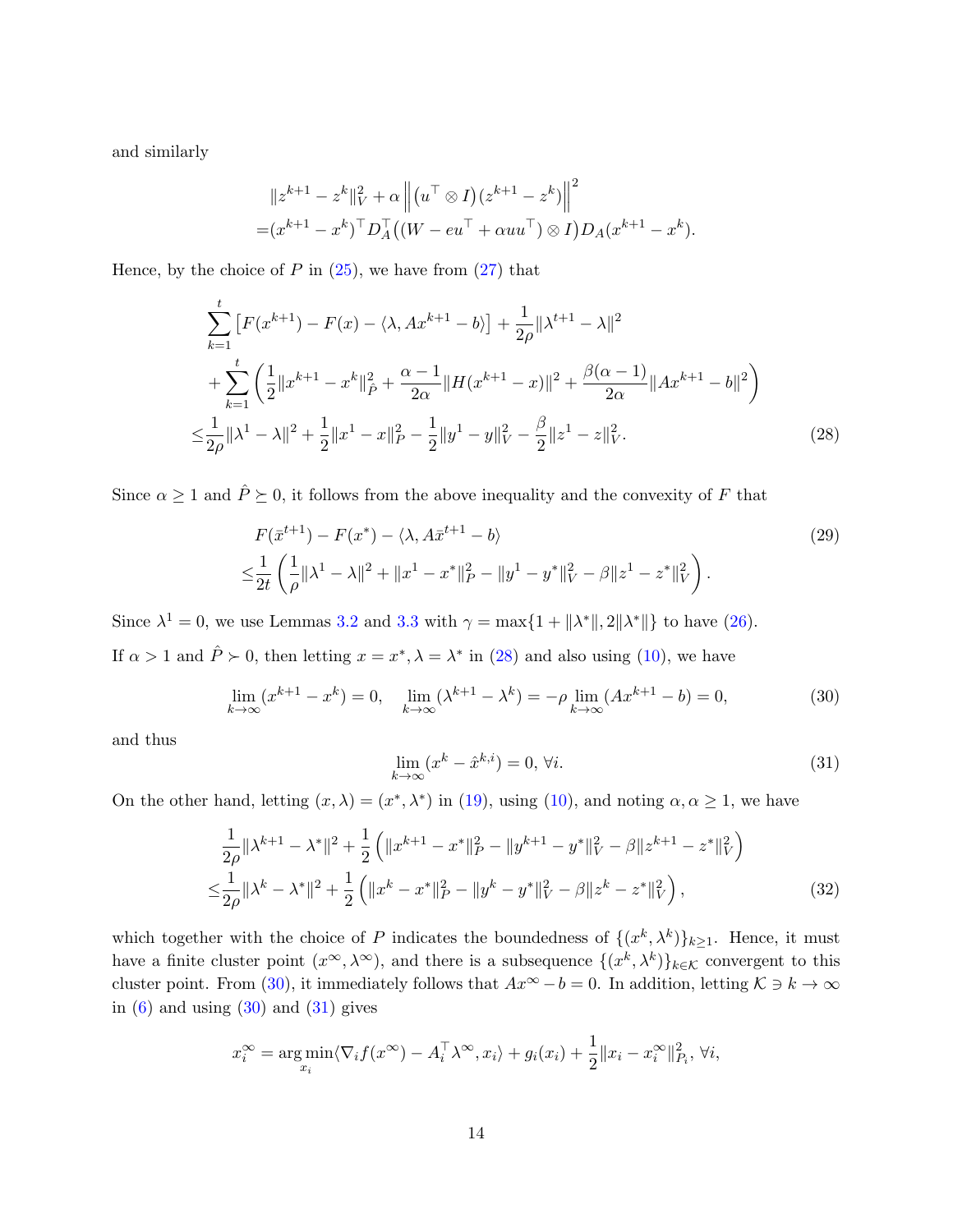and thus the optimality condition holds:

$$
0 \in \nabla_i f(x^{\infty}) + \partial g_i(x_i^{\infty}) - A_i^{\top} \lambda^{\infty}, \forall i.
$$

Therefore,  $(x^{\infty}, \lambda^{\infty})$  satisfies the conditions in [\(9\)](#page-7-2). Since [\(32\)](#page-13-3) holds for any point  $(x^*, \lambda^*)$  satisfying [\(9\)](#page-7-2), it also holds with  $(x^*, \lambda^*) = (x^{\infty}, \lambda^{\infty})$ . Denote

$$
v = (x, \lambda), \qquad S = \begin{bmatrix} P - D_H^\top V D_H - \beta D_A^\top V D_A & 0 \\ 0 & \frac{I}{\rho} \end{bmatrix}
$$

Then letting  $(x^*, \lambda^*) = (x^{\infty}, \lambda^{\infty})$  in [\(32\)](#page-13-3), we have  $||v^{k+1} - v^{\infty}||_S \le ||v^k - v^{\infty}||_S$ . From [\(25\)](#page-12-0) and  $\hat{P} \succ 0$ , it follows that  $S \succ 0$ , and hence  $v^k$  gets closer to  $v^{\infty}$  as k increases. Because  $(x^{\infty}, \lambda^{\infty})$  is a cluster point of  $\{(x^k, \lambda^k)\}_{k\geq 1}$ , we obtain the convergence of  $(x^k, \lambda^k)$  to  $(x^{\infty}, \lambda^{\infty})$  and complete the  $\Box$ 

## <span id="page-14-0"></span>4 How to choose a mixing matrix

In this section, we discuss how to choose  $W$  such that it satisfies Assumption [3.](#page-8-3) Note that the upper triangular part of  $W$  has been fixed, and we only need to set its strictly lower triangular part. Denote  $\mathcal{U}(W)$  and  $\mathcal{L}(W)$  respectively as the upper and strictly lower triangular parts of W, i.e.,  $W = \mathcal{L}(W) + \mathcal{U}(W)$ , and thus [\(15\)](#page-8-2) is equivalent to requiring the existence of u such that

$$
\mathcal{L}(W) + \mathcal{U}(W) - eu^{\top} = \mathcal{L}(W)^{\top} + \mathcal{U}(W)^{\top} - ue^{\top}.
$$

It suffices to let

<span id="page-14-1"></span>
$$
\mathcal{L}(W) = \mathcal{L}(W^{\top} + eu^{\top} - ue^{\top}) = \mathcal{L}(eu^{\top} - ue^{\top} + E). \tag{33}
$$

.

Therefore, given any vector  $u$ , we can find a corresponding  $W$  by setting its upper triangular part to all one's and its strictly lower triangular part according to the above formula.

#### <span id="page-14-4"></span>4.1 Finding u by solving SDP

Theoretically, proximal terms help convergence guarantee of the algorithm. However, empirically, these terms can slow the convergence speed. Based on these observations, we aim at finding a block diagonal P such that  $(25)$  holds and also is as close to *zero* as possible.

One choice of  $P$  satisfying  $(25)$  could be

<span id="page-14-2"></span>
$$
P_i = (1 - D_i)H_i^{\top}H_i + \beta(1 - D_i)A_i^{\top}A_i + d(||H_i||_2^2 + \beta||A_i||_2^2)I, \ i = 1, \dots m,
$$
\n(34)

where  $D = diag(D_1, ..., D_m)$  with each  $D_i \in \{0, 1\}$  for each i, and

<span id="page-14-3"></span>
$$
dI \succeq (1+\beta)(W - eu^{\top} + \alpha uu^{\top}) - (1+\beta)(I - D). \tag{35}
$$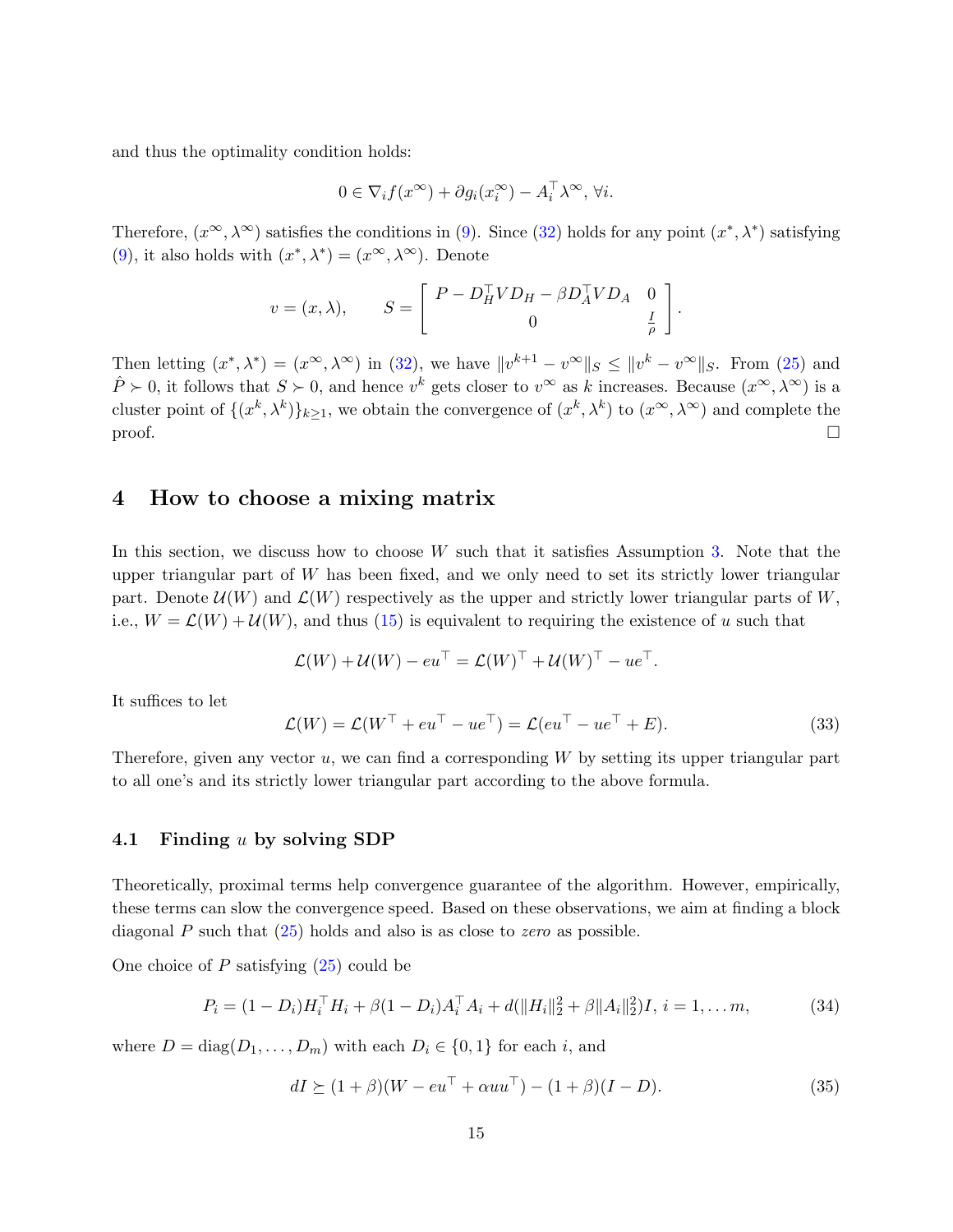<span id="page-15-5"></span>Note that if  $P_i = \eta_i I + H_i^{\top} H_i$ , then [\(6\)](#page-6-0) reduces to

<span id="page-15-1"></span>
$$
x_i^{k+1} \in \argmin_{x_i} f(x_i, \hat{x}_{\neq i}^{k,i}) - \left\langle A_i^{\top} \left(\lambda^k - \beta(A\hat{x}^{k,i} - b)\right), x_i \right\rangle + g_i(x_i) + \frac{\eta_i}{2} \|x_i - x_i^k\|^2. \tag{36}
$$

Hence,  $D_i = 0$  indicates no linearization to f or  $||Ax - b||^2$  at  $x_i^k$ , and  $D_i = 1$  indicates linearization to them. If [\(36\)](#page-15-1) is easy to solve, one can set  $D_i = 0$ . Otherwise,  $D_i = 1$  is recommended to have easier subproblems.

With D fixed, to obtain P according to  $(34)$ , we only need to specify the value of d. Recall that we aim at finding a close-to-zero  $P$ , so it would be desirable to choose u such that  $d$  is as small as possible. For simplicity, we set  $\alpha = 1$ . Therefore, to minimize d, we solve the following optimization problem:

<span id="page-15-2"></span>
$$
\min_{u,W} \lambda_{\max} \left( W - e u^\top + u u^\top - I + D \right), \text{ s.t. } W - e u^\top = W^\top - u e^\top, \tag{37}
$$

where  $\lambda_{\text{max}}(B)$  denotes the maximum eigenvalue of a symmetric matrix B.

Using  $(33)$ , we represent W by u and write  $(37)$  equivalently to

<span id="page-15-4"></span>
$$
\min_{u} \lambda_{\max} \left( \mathcal{L}(eu^{\top} - ue^{\top}) + E - eu^{\top} + uu^{\top} - I + D \right), \tag{38}
$$

which can be further formulated as an SDP by the relation between the positive-definiteness of a  $2 \times 2$  block matrix and its Schur complement (c.f., [\[1,](#page-24-1) Appendix A.5.5]):

<span id="page-15-3"></span>
$$
\begin{bmatrix} A & B \\ B^{\top} & C \end{bmatrix} \succeq 0 \Leftrightarrow A - BC^{-1}B^{\top} \succeq 0,
$$
\n(39)

where A is symmetric and  $C \succ 0$ . Let

$$
\sigma = \lambda_{\max} \left( \mathcal{L}(eu^{\top} - ue^{\top}) + E - eu^{\top} + uu^{\top} - I + D \right).
$$

Then

$$
\sigma I \succeq \mathcal{L}(eu^{\top} - ue^{\top}) + E - eu^{\top} + uu^{\top} - I + D,
$$

and by [\(39\)](#page-15-3) it is equivalent to

$$
\left[ \begin{array}{cc} (\sigma+1)I - D - \mathcal{L}(eu^{\top} - ue^{\top}) - E + eu^{\top} & u \\ u^{\top} & 1 \end{array} \right] \succeq 0.
$$

Therefore, [\(38\)](#page-15-4) is equivalent to the SDP:

<span id="page-15-0"></span>
$$
\min_{\sigma, u} \sigma, \text{ s.t. } \begin{bmatrix} (\sigma + 1)I - D - \mathcal{L}(eu^{\top} - ue^{\top}) - E + eu^{\top} & u \\ u^{\top} & 1 \end{bmatrix} \succeq 0.
$$
 (40)

Note that the problem  $(1)$  can be extremely large. However, the dimension (i.e., m) of the SDP [\(40\)](#page-15-0) could be much smaller (see examples in section [5\)](#page-17-0) and can be efficiently and accurately solved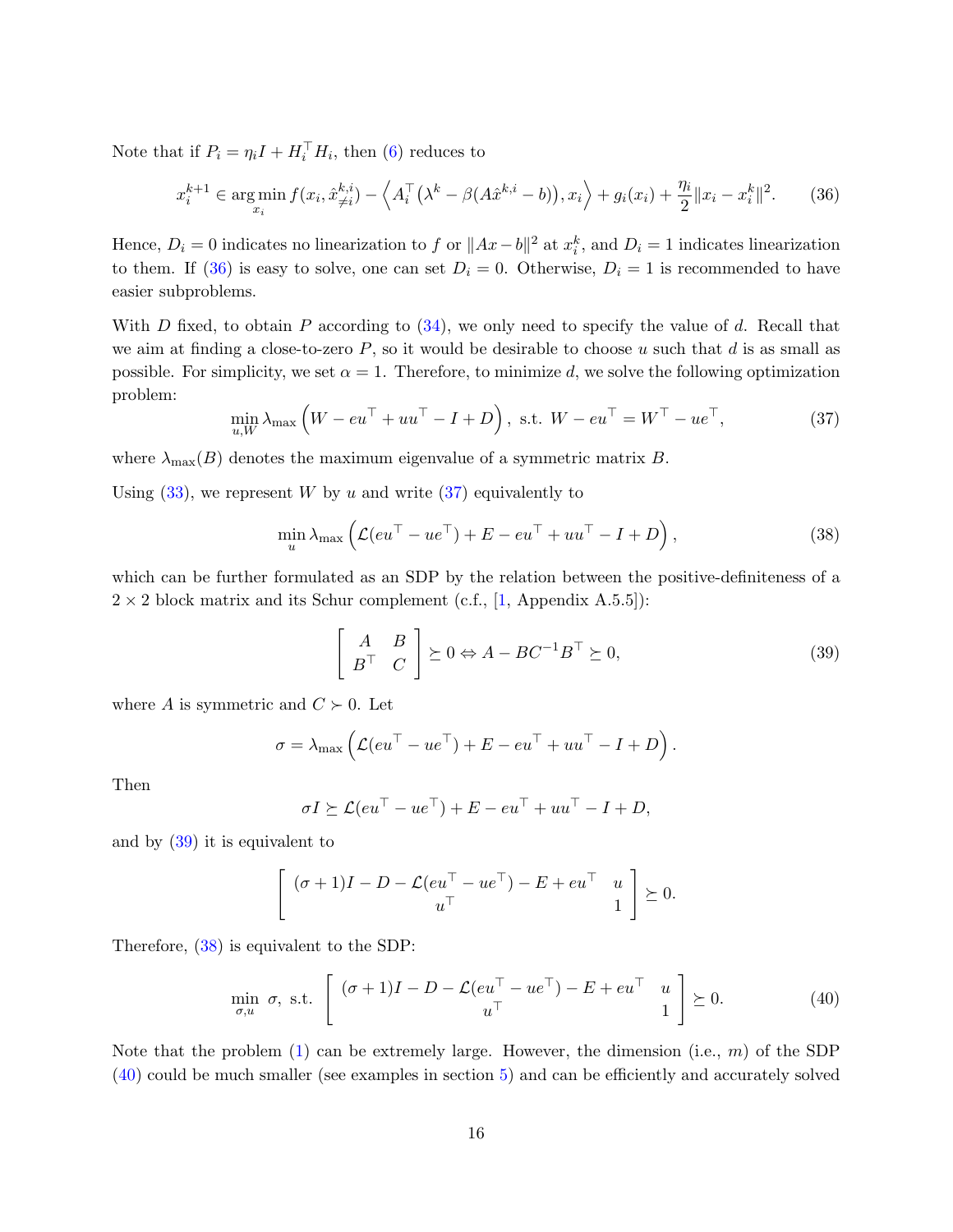<span id="page-16-0"></span>by the interior-point method. In addition,  $(40)$  does not depend on the data matrix H and A, so we can solve it offline.

If the sizes of H and A are not large, upon solving  $(40)$ , one can explicitly form the matrix  $D_H^{\top}((W - eu^{\top} + uu^{\top}) \otimes I)D_H + \beta D_A^{\top}((W - eu^{\top} + uu^{\top}) \otimes I)D_A$  and compute its spectral norm. This way, one can have a smaller  $P$ . However, for large-scale  $H$  or  $A$ , it can be overwhelmingly expensive to do so.

In addition, note that we can add more constraints to  $(40)$  to obtain a desired W. For instance, we can partition the  $m$  blocks into several groups. Then we update the blocks in the same group in parallel in Jacobian manner and cyclically renew the groups. This corresponds to fix a few block matrices in the lower triangular part of  $W$  to all one's.

#### 4.2 Special cases

A few special cases are as follows.

- If u is the zero vector, then by  $(33)$ , we have the lower triangular part of W to be all one's, and this way gives a fully Jacobian BCU method. Hence, Theorem [3.6](#page-11-3) applies for the Jacobian update method. In this case, if  $D = I$  in [\(35\)](#page-14-3), then we have  $d \ge (1 + \beta)m$  that is significantly greater than the optimal value of [\(40\)](#page-15-0).
- If we enforce the lower triangular part of  $W$  to all zero's, Algorithm [1](#page-6-2) will reduce to a fully Gauss-Seidel BCU method. However, adding such constraints into [\(40\)](#page-15-0) would lead to infeasibility. Hence, Theorem [3.6](#page-11-3) does not apply to this case.
- If  $m = 2$  and  $D = 0$ , i.e., there are only two blocks and no linearization is performed, solving [\(40\)](#page-15-0) would give the solution  $\sigma = 0$  and  $u = (0, 1)^{\top}$ . This way, we have

$$
W = \left[ \begin{array}{cc} 1 & 1 \\ 0 & 1 \end{array} \right], \quad P = \left[ \begin{array}{cc} H_1^\top H_1 + \beta A_1^\top A_1 & 0 \\ 0 & H_2^\top H_2 + \beta A_2^\top A_2 \end{array} \right]
$$

and thus recover the 2-block ADMM with nonseparable quadratic term  $f$  in the objective. Theorem [3.6](#page-11-3) implies  $O(1/t)$  convergence rate for this case, and it improves the result in [\[5\]](#page-25-3), which shows convergence of this special case but without rate estimate.

## 4.3 Different mixing matrices

We can choose two different  $W$ 's to explore the structures of  $A$  and  $Q$ . Let us give an example to illustrate this. Suppose A is a generic matrix and  $Q$  block tridiagonal. The W used to linearize the augmented term  $\frac{\beta}{2}||Ax - b||^2$  can be set in the way as discussed in section [4.1.](#page-14-4) For the mixing matrix to Q, we note  $H_i^\top H_j = 0$  if  $|i - j| > 1$ . Then the left hand side of [\(16\)](#page-9-0) becomes  $\sum_{|i-j|\leq 1} w_{ij} \langle H_i(x_i^{k+1}-x_i), H_j(x_j^{k+1}-x_j^k) \rangle$ . Hence, following our analysis, we would require there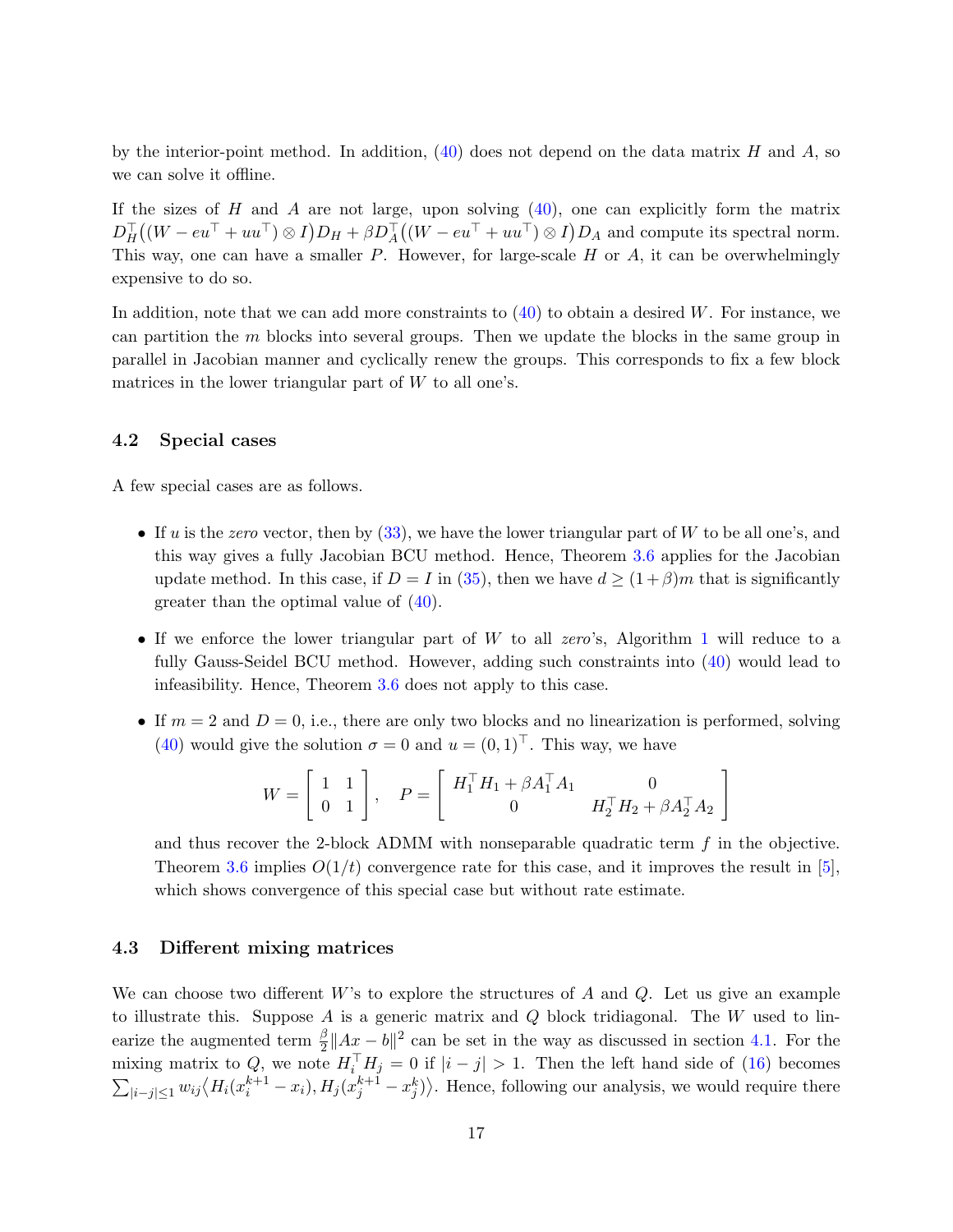<span id="page-17-1"></span>exists  $\hat{u}$  such that  $\hat{W} - e^{\top}\hat{u}$  is symmetric, where  $\hat{w}_{ij} = 0$  if  $|i - j| > 1$  and  $\hat{w}_{ij} = 1$  if  $i \leq j \leq i + 1$ . To completely determine  $\hat{W}$ , we only need to set its values on the subdiagonal. Similar to [\(37\)](#page-15-2), we can find  $\hat{u}$  and  $\hat{w}_{i+1,i}$ 's through solving

$$
\begin{aligned}\n\min_{\hat{u}, \hat{W}} \lambda_{\max} \left( \hat{W} - e\hat{u}^\top + \hat{u}\hat{u}^\top - I + D \right), \\
\text{s.t. } \hat{W} - e\hat{u}^\top &= \hat{W}^\top - \hat{u}e^\top, \hat{w}_{ij} = 0, \forall |i - j| > 1, \, \hat{w}_{ij} = 1, i \leq j \leq i + 1.\n\end{aligned}
$$

The optimal value of the above problem is significantly smaller than that of  $(37)$ , and thus in  $(34)$ the coefficient before  $||H_i||^2$  can be set smaller. This way, we will have a smaller  $P_i$ 's, which can potentially make the algorithm converge faster.

## <span id="page-17-0"></span>5 Numerical experiments

In this section, we apply Algorithm [1](#page-6-2) to three problems: quadratic programming, compressive principal component pursuit, and the multi-class support vector machine problem. We test it with two different mixing matrices: all-one matrix and the one given by the method discussed in section [4.1.](#page-14-4) The former corresponds to a fully Jacobian update method and the latter to a hybrid Jacobian and Gauss-Seidel method, dubbed as Jacobi-PC and JaGS-PC respectively. We compare them to a recently proposed randomized proximal block coordinate update method (named as random-PC) in [\[15\]](#page-26-2), the ADMM with Gauss back substitution (named as ADMM-GBS) in [\[21\]](#page-27-1), and also the direct ADMM. Note that the direct ADMM is not guaranteed to converge for problems with more than two blocks, but empirically it can often perform well. ADMM-GBS is designed for separable multi-block convex problems. It does not allow linearization to the augmented term. In addition, it requres all  $A_i$ 's to be full-column rank. Hence, the proposed algorithm is applicable to broader class of problems, but we observe that JaGS-PC can be comparable to direct ADMM and ADMM-GBS.

We choose to compare with random-PC, direct ADMM, and ADMM-GBS because as well as the proposed methods, all of them have low per-iteration complexity and low memory requirement and belong to inexact ALM framework. On solving the three problems, one can also apply some other methods such as the interior-point method and the projected subgradient method. The interiorpoint method can converge faster than the proposed ones in terms of iteration number. However, its per-iteration complexity is much higher, and thus total running time can be longer (that is observed for the quadratic programming). In addition, it has a high demand on machine memory and may be inapplicable for large-scale problems such as the compressive principal component pursuit. The projected subgradient method has similar per-iteration complexity as the proposed ones but converges much slower.

In all our tests, we report the results based the actual iterate  $x^k$ , which is guaranteed to converge to an optimal solution. Although the convergence rate in Theorem [3.6](#page-11-3) is based on the averaged point  $\bar{x}^{t+1}$  (i.e., in ergodic sense), numerically we notice that the convergence speed based on the iterate  $x<sup>k</sup>$  is often faster than that based on the averaged point. This phenomenon also happens to the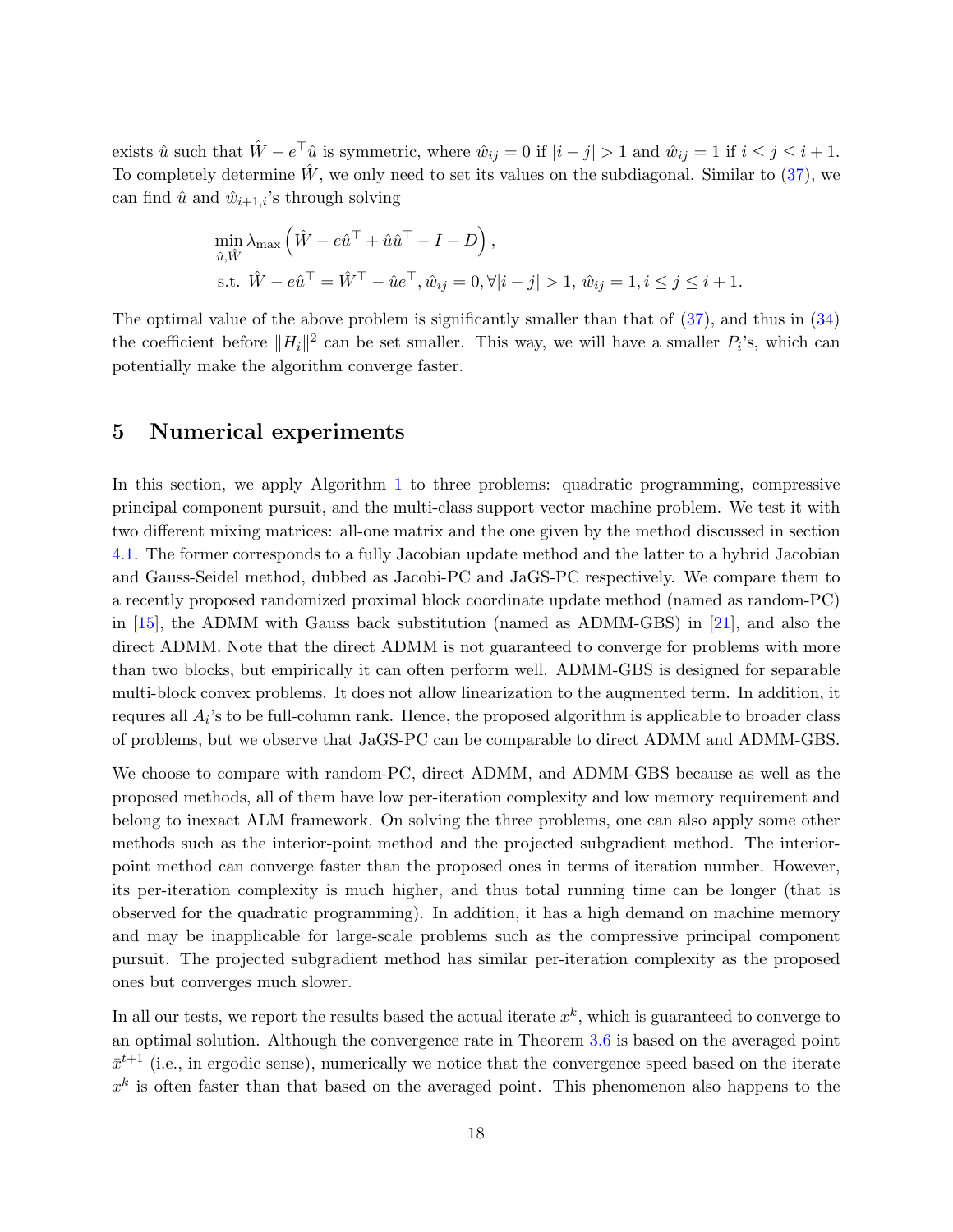<span id="page-18-5"></span>classic two-block ADMM. The work [\[24\]](#page-27-7) shows that ADMM has an ergodic sublinear convergence rate but all applications of ADMM still use the actual iterate as the solution.

#### <span id="page-18-3"></span>5.1 Adaptive proximal terms

As we mentioned previously, the proximal terms used in [\(6\)](#page-6-0) help the convergence guarantee but can empirically slow the convergence speed (see Figures [1](#page-20-1) and [2\)](#page-21-0). Here, we set  $P_i$ 's similar to  $(34)$ but with a simple adaptive way as follows:

<span id="page-18-4"></span>
$$
P_i^k = (1 - D_i)H_i^\top H_i + \beta(1 - D_i)A_i^\top A_i + d^k(\|H_i\|_2^2 + \beta \|A_i\|_2^2)I, \, i = 1, \dots m. \tag{41}
$$

After each iteration  $k$ , we check if the following inequality holds

$$
\eta \|x^{k+1} - x^k\|_{P^k}^2 \le \|y^{k+1} - y^k\|_V^2 + \left\|(u^\top \otimes I)(y^{k+1} - y^k)\right\|^2
$$
  
+  $\beta \|z^{k+1} - z^k\|_V^2 + \beta \left\|(u^\top \otimes I)(z^{k+1} - z^k)\right\|^2,$  (42)

and set

<span id="page-18-0"></span>
$$
d^{k} = \begin{cases} \min\left(d^{k-1} + d_{\text{inc}}, d_{\text{max}}\right), & \text{if (42) holds} \\ d^{k-1}, & \text{otherwise} \end{cases}
$$
(43)

where  $d_{\text{inc}}$  is a small positive number, and  $\eta = 0.999$  is used<sup>[1](#page-18-1)</sup> in all the tests. For stability and also efficiency, we choose  $d^1$  and  $d_{\text{inc}}$  such that [\(42\)](#page-18-0) happens not many times. Specifically, we first run the algorithm to 20 iterations with  $(d^1, d_{\text{inc}})$  selected from  $\{0, 0.5, 1\} \times \{0.01, 0.1\}$ . If there is one pair of values such that  $(42)$  does not always hold within the [2](#page-18-2)0 iterations<sup>2</sup>, we accept that pair of  $(d^1, d_{\text{inc}})$ . Otherwise, we simply set  $d^k = d_{\text{max}}$ ,  $\forall k$ . For Jacobi-PC, we set  $d_{\text{max}} = \lambda_{\text{max}}(E - I + D)$ , and for JaGS-PC, we set  $d_{\text{max}}$  to the optimal value of  $(40)$ , which is solved by SDPT3 [\[46\]](#page-28-12) to high accuracy with stopping tolerance  $10^{-12}$ . Note that as long as  $d_{\text{inc}}$  is positive,  $d^k$  can only be incremented in finitely many times, and thus [\(42\)](#page-18-0) can only happen in finitely many iterations. In addition, note that both sides of [\(42\)](#page-18-0) can be evaluated as cheaply as computing  $x^{\top}Qx$  and  $x^{\top}A^{\top}Ax$ .

The above adaptive way of setting  $P^k$  is inspired from our convergence analysis. If after  $k_0$  iterations, [\(42\)](#page-18-0) never holds. Then we can also show a sublinear convergence result by summing [\(19\)](#page-10-2) from  $k = k_0$  through t and then following the same arguments as those in the proof of Theorem [3.6.](#page-11-3)

<span id="page-18-1"></span><sup>&</sup>lt;sup>1</sup>In the proof of Theorem [3.6,](#page-11-3) we bound the y and z-terms by x-term. If the left hand side of [\(42\)](#page-18-0) with  $\eta$  < 1 can upper bound the right hand side, then Theorem [3.6](#page-11-3) guarantees the convergence of  $x^k$  to an optimal solution. Numerically, taking  $\eta$  close to 1 would make the algorithm more efficient.

<span id="page-18-2"></span><sup>&</sup>lt;sup>2</sup>We notice that if  $(42)$  happens many times, the iterate may be far away from the optimal solution in the beginning, and that may affect the overall performance; see Figures [3](#page-22-1) and [5.](#page-24-2)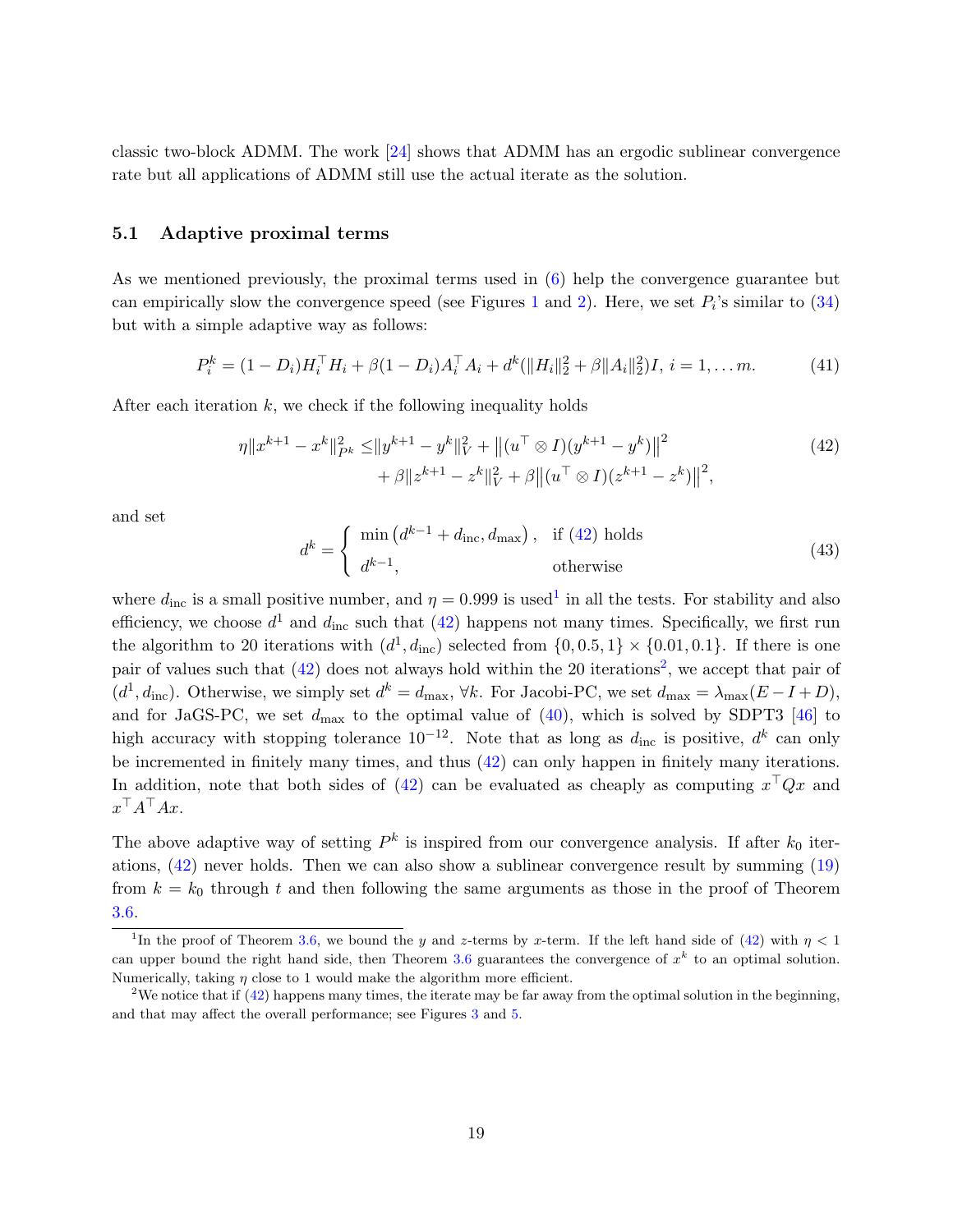#### <span id="page-19-2"></span>5.2 Quadratic programming

We test Jacobi-PC and JaGS-PC on the nonnegative linearly constrained quadratic programming

<span id="page-19-1"></span>
$$
\min_{x} F(x) = \frac{1}{2} x^{\top} Q x + c^{\top} x, \text{ s.t. } Ax = b, x \ge 0,
$$
\n(44)

where  $Q \in \mathbb{R}^{n \times n}$  is a symmetric PSD matrix,  $A \in \mathbb{R}^{p \times n}$  and  $b \in \mathbb{R}^p, c \in \mathbb{R}^n$ . In the test, we set  $p = 200, n = 2000$  and  $Q = H<sup>T</sup>H$  with  $H \in \mathbb{R}^{(n-10)\times n}$  generated according to the standard Gaussian distribution. This generated Q is degenerate, and thus the problem is only weakly convex. The entries of c follow i.i.d. standard Gaussian distribution and those of b from uniform distribution on [0, 1]. We set  $A = [B, I]$  to guarantee feasibility of the problem with B generated according to standard Gaussian distribution.

We evenly partition the variable x into  $m = 40$  blocks, each one consisting of 50 coordinates. The same values of parameters are set for both Jacobi-PC and JaGS-PC as follows:

$$
\beta = \rho = 1, D = I, d^1 = 0.5, d_{\text{inc}} = 0.1.
$$

They are compared to random-PC that uses the same penalty parameter  $\beta = 1$  and  $\rho = \frac{1}{m}$  $\frac{1}{m}$  according to the analysis in [\[15\]](#page-26-2). We also adaptively increase the proximal parameter of random-PC in a way similar to that in section [5.1.](#page-18-3) All three methods run to 500 epochs, where each epoch is equivalent to updating all blocks one time. Their per-epoch complexity is almost the same. To evaluate their performance, we compute the distance of the objective to optimal value  $|F(x^k) - F(x^*)|$  and the violation of feasibility  $||Ax^k - b||$  at each iteration k, where the optimal solution is obtained by MATLAB solver quadprog with "interior-point-convex" option. Figures [1](#page-20-1) and [2](#page-21-0) plot the results by the three methods in terms of both iteration number and also running time (sec). In Figure [1,](#page-20-1) we simply set  $d^k = d_{\text{max}}$  for Jacobi-PC and JaGS-PC, i.e., without adapting the proximal terms, where in this test,  $d_{\text{max}} = 18.3273$  for JaGS-PC and  $d_{\text{max}} = 40$  for Jacobi-PC. From the figures, we see that JaGS-PC is significantly faster than Jacobi-PC in terms of both objective and feasibility for both adaptive and nonadaptive cases, and random-PC is slightly slower than JaGS-PC.

#### 5.3 Compressive principal component pursuit

In this subsection, we test Jacobi-PC and JaGS-PC on

<span id="page-19-0"></span>
$$
\min_{X,Y} F(X,Y) = \mu \|X\|_1 + \|Y\|_*, \text{ s.t. } \mathcal{A}(X+Y) = b,
$$
\n(45)

where  $||X||_1 = \sum_{i,j} |X_{ij}|$ ,  $||Y||_*$  denotes the matrix operator norm and equals the largest singular value of Y,  $A$  is a linear operator, and b contains the measurements. If  $A$  is the identity operator, [\(45\)](#page-19-0) is called the principal component pursuit (PCP) proposed in [\[3\]](#page-25-4), and it is compressive PCP [\[52\]](#page-29-0) when A is an underdetermined measuring operator. We consider the sampling operator, i.e.,  $\mathcal{A} = \mathcal{P}_{\Omega}$ , where  $\Omega$  is an index set and  $\mathcal{P}_{\Omega}$  is a projection keeping the entries in  $\Omega$  and zeroing out all others.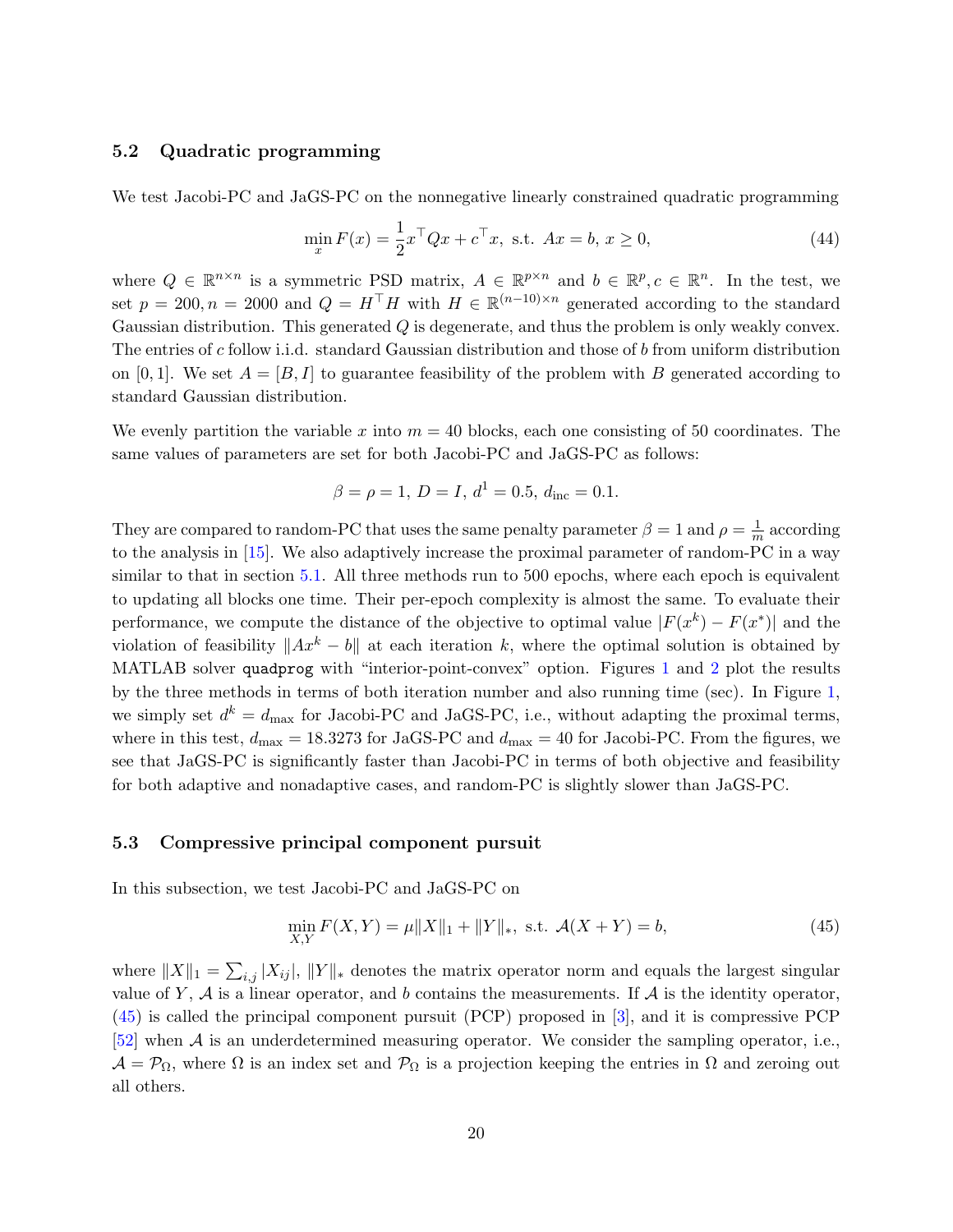

<span id="page-20-1"></span>Figure 1: Results by applying Jacobi-PC and JaGS-PC without adapting proximal terms on the quadratic programming [\(44\)](#page-19-1). Left: the distance of the objective to optimal value  $|F(x^k) - F(x^*)|$ ; Right: the violation of feasibility  $||Ax^{k} - b||$ .

Assume M to be the underlying matrix and  $b = \mathcal{A}(M)$ . Upon solving [\(45\)](#page-19-0),  $X + Y$  recovers M with sparse part X and low-rank part Y. We use the Escalator video dataset<sup>[3](#page-20-2)</sup>, which has 200 frames of  $130 \times 160$  images. Each frame of 2D image is reshaped into a column vector to form a slim and tall matrix  $M$  with 200 columns. For this data,  $X$  will encode the foreground and  $Y$  the background of the video. We generate the index set  $\Omega$  uniformly at random, and 30% samples are selected from each frame of image.

Introducing another variable  $Z$ , we write  $(45)$  equivalently to

<span id="page-20-7"></span><span id="page-20-6"></span><span id="page-20-5"></span><span id="page-20-4"></span><span id="page-20-3"></span><span id="page-20-0"></span>
$$
\min_{X,Y,Z} \mu \|X\|_1 + \|Y\|_*, \text{ s.t. } X + Y = Z, \ \mathcal{A}(Z) = b,
$$
\n(46)

which naturally has three block variables. Applying Algorithm [1](#page-6-2) to  $(46)$  with adaptive  $P_i$ 's as in [\(41\)](#page-18-4) and  $D = 0$  and noting  $||I + A^{\top}A||_2 = 2$ , we iteratively perform the updates:

$$
X^{k+1} = \underset{X}{\text{arg min}} \,\mu \|X\|_1 - \langle \Lambda^k, X \rangle + \frac{\beta}{2} \|X + Y^k - Z^k\|_F^2 + \frac{d^k \beta}{2} \|X - X^k\|^2,\tag{47a}
$$

$$
Y^{k+1} = \underset{Y}{\text{arg min}} \, \|Y\|_{*} - \langle \Lambda^{k}, Y \rangle + \frac{\beta}{2} \|\tilde{X}^{k} + Y - Z^{k}\|_{F}^{2} + \frac{d^{k}\beta}{2} \|Y - Y^{k}\|^{2},\tag{47b}
$$

$$
Z^{k+1} = \underset{Z}{\arg\min} \langle \Lambda^k - \mathcal{A}^\top (\Pi^k), Z \rangle + \frac{\beta}{2} \|\tilde{X}^k + \tilde{Y}^k - Z^k\|_F^2 + \frac{\beta}{2} \|\mathcal{A}(Z) - b\|^2 + d^k \beta \|Z - Z^k\|^2,
$$
\n(47c)

$$
\Lambda^{k+1} = \Lambda^k - \rho(X^{k+1} + Y^{k+1} - Z^{k+1}),\tag{47d}
$$

$$
\Pi^{k+1} = \Pi^k - \rho(\mathcal{A}(Z^{k+1}) - b). \tag{47e}
$$

Since  $AA^{\dagger} = I$ , all three primal subproblems have closed-form solutions. We set  $\beta = \rho = 0.05$ and  $d_{\text{inc}} = 0.01$  for both JaGS-PC and Jacobi-PC methods, and  $d^1 = 0$  for JaGS-PC and  $d^1 = 1$ 

<span id="page-20-2"></span><sup>3</sup>Available from <http://pages.cs.wisc.edu/~jiaxu/projects/gosus/supplement/>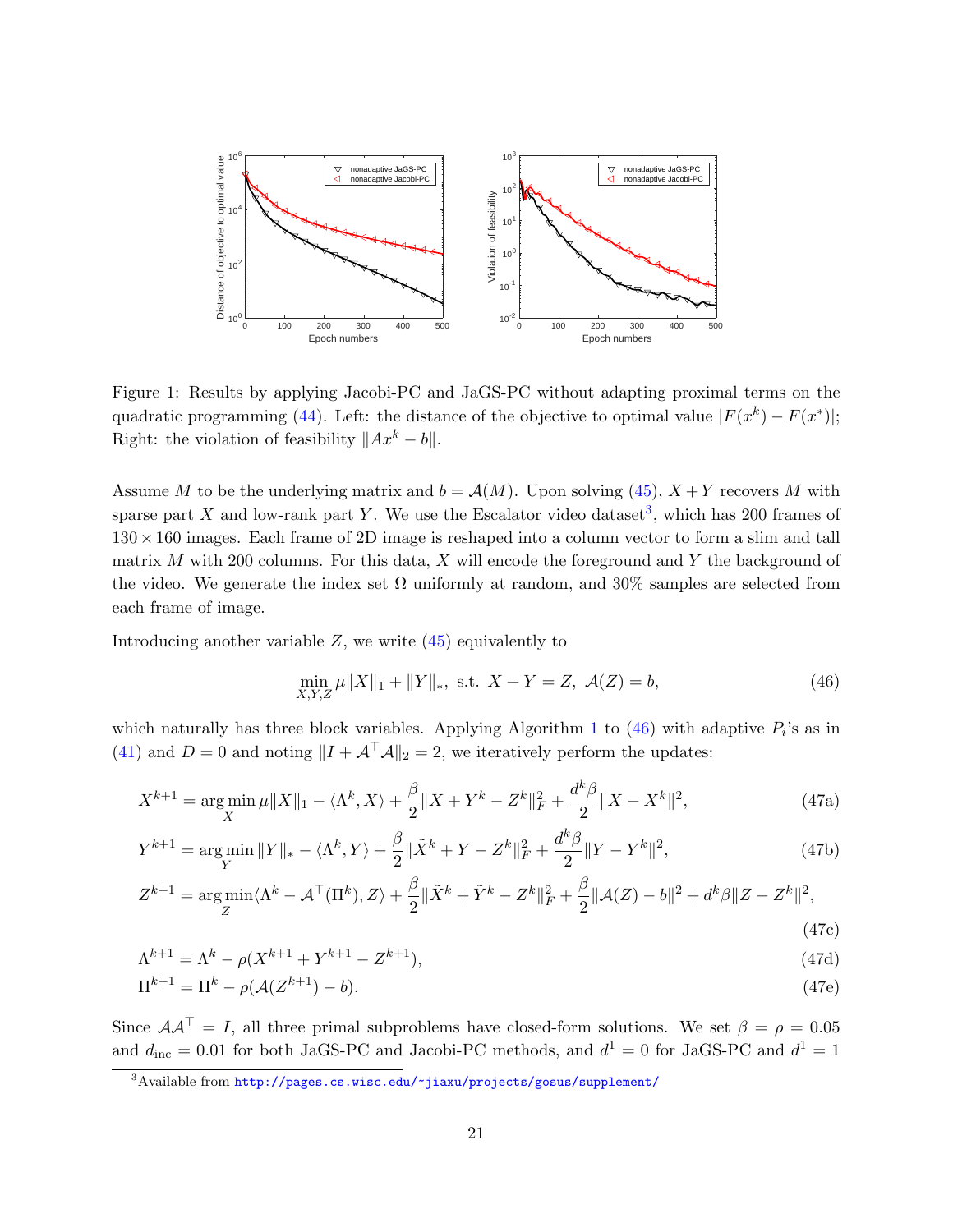

<span id="page-21-0"></span>Figure 2: Results by applying three different proximal block coordinate update methods: Jacobi-PC, JaGS-PC, and random-PC on the quadratic programming [\(44\)](#page-19-1). Left: the distance of the objective to optimal value  $|F(x^k) - F(x^*)|$ ; Right: the violation of feasibility  $||Ax^k - b||$ . The running time of JaGS-PC includes that for finding the mixing matrix W.

for Jacobi-PC because the latter can deviate from optimality very far away in the beginning if it starts with a small  $d^1$  (see Figure [3\)](#page-22-1). They are compared to random-PC, direct ADMM, and also ADMM-GBS. Every iteration, random-PC performs one update among [\(47a\)](#page-20-3) through [\(47c\)](#page-20-4) with  $d^k = 0$  and then updates  $\Lambda$  and  $\Pi$  by [\(47d\)](#page-20-5) and [\(47e\)](#page-20-6) with  $\rho = \frac{\beta}{3}$  $\frac{\beta}{3}$ ; the direct ADMM sets  $d^k = 0$ ,  $\forall k$ in [\(47\)](#page-20-7); ADMM-GBS runs the direct ADMM first and then performs a correction step by Gauss back substitution. We use the same  $\beta$  and  $\rho$  for the direct ADMM and ADMM-GBS and set the correction step parameter of ADMM-GBS to 0.99. On solving the SDP [\(40\)](#page-15-0), we have for JaGS-PC  $d_{\text{max}} = 0.4270$  and the mixing matrix:

$$
W = \left[ \begin{array}{ccc} 1 & 1 & 1 \\ 0.3691 & 1 & 1 \\ -0.2618 & 0.3691 & 1 \end{array} \right].
$$

Figure [4](#page-23-0) plots the results by all five methods, where the optimal solution is obtained by running JaGS-PC to 10,000 epochs. From the figure, we see that JaGS-PC performs significantly better than Jacobi-PC. JaGS-PC, direct ADMM and ADMM-GBS perform almost the same, and random-PC is the worst. Note that although direct ADMM works well on this example, its convergence is not guaranteed in general.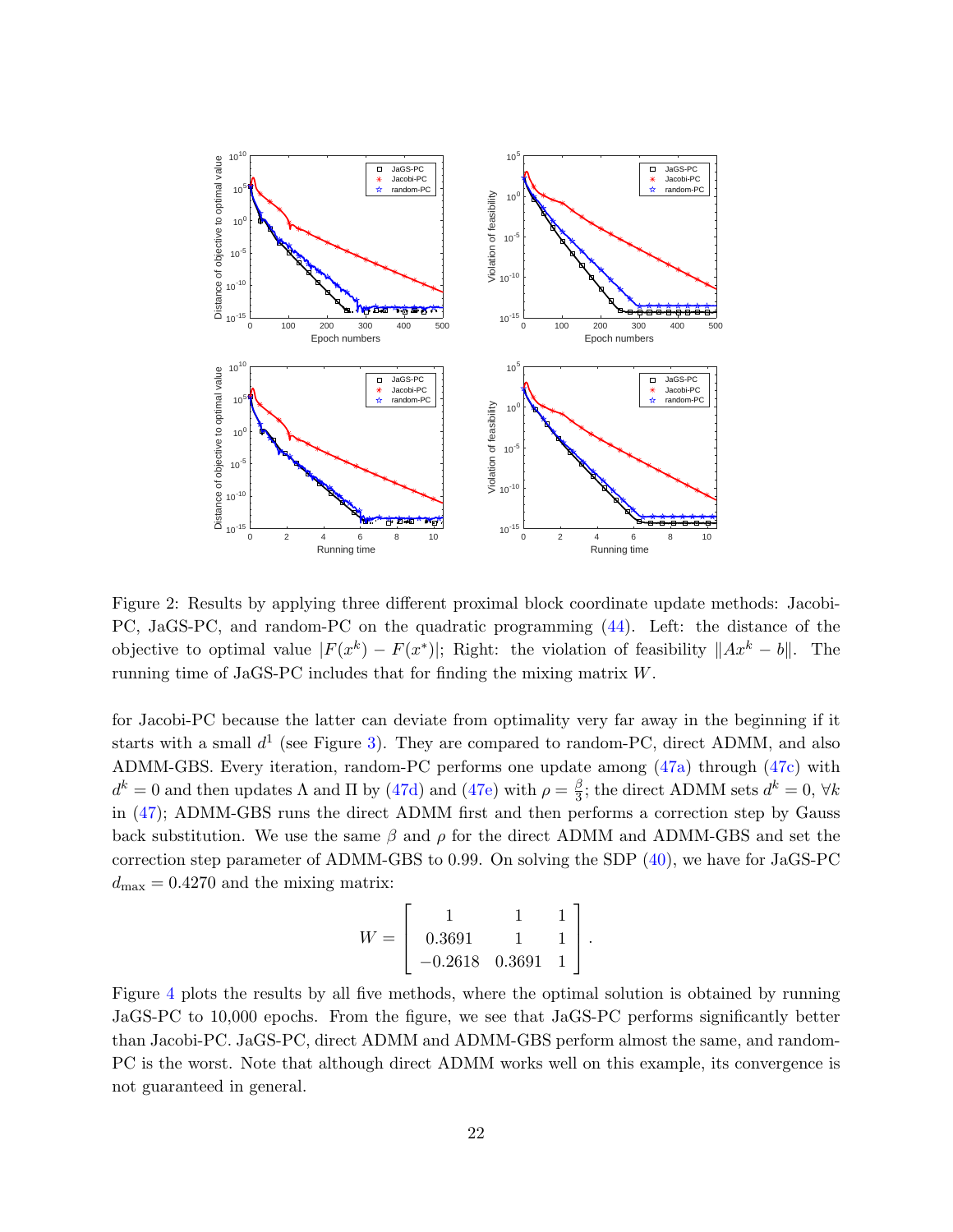<span id="page-22-2"></span>

<span id="page-22-1"></span>Figure 3: Results by Jacobi-PC with  $d^1 = 0$  and  $d_{\text{inc}} = 0.01$  for solving the compressive principal component pursuit [\(46\)](#page-20-0) on the Escalator dataset. Left: the relative error between the objective and optimal value  $\frac{|F(X^k,Y^k)-F(X^*,Y^*)|}{F(X^*,Y^*)}$ ; Right: relative violation of feasibility:  $\frac{||X^k+Y^k-Z^k||_F+\|A(Z^k)-b\|_F}{\|M\|_F}$  $\|M\|_F$ .

## 5.4 Multi-class support vector machine

In this subsection, we test Jacobi-PC, JaGS-PC, and random-PC on the multi-class support vector machine (MSVM) problem that is considered in [\[55\]](#page-29-1):

<span id="page-22-0"></span>
$$
\min_{X} F(X) = \frac{1}{n} \sum_{i=1}^{n} \sum_{j=1}^{c} \iota_{\neq j}(b_i) [x_j^\top a_i + 1]_+ + \mu \|X\|_1, \text{ s.t. } Xe = 0,
$$
\n(48)

where  $x_j$  is the j-th column of X,  $\{(a_i, b_i)\}_{i=1}^n$  is the training dataset with label  $b_i \in \{1, \ldots, c\}$ ,  $\forall i$ ,  $\iota_{\neq j}(b_i)$  equals one if  $b_i \neq j$  and zero otherwise, and  $[d]_+ = \max(0, d)$ . We set the number of classes to  $c = 3$  and randomly generate the data according to Gaussian distribution  $\mathcal{N}(v_j, \Sigma_j)$  for the j-th class, where  $v_j \in \mathbb{R}^p$  and  $\Sigma_j \in \mathbb{R}^{p \times p}$  for  $j = 1, 2, 3$  are

$$
v_1 = \begin{bmatrix} E_{s \times 1} \\ 0 \end{bmatrix}, v_2 = \begin{bmatrix} 0_{s/2 \times 1} \\ E_{s \times 1} \\ 0 \end{bmatrix}, v_3 = \begin{bmatrix} 0_{s \times 1} \\ E_{s \times 1} \\ 0 \end{bmatrix}, \Sigma_1 = \begin{bmatrix} \sigma E_{s \times s} + (1 - \sigma)I & 0 \\ 0 & I \end{bmatrix},
$$
  

$$
\Sigma_2 = \begin{bmatrix} I_{\frac{s}{2} \times \frac{s}{2}} & 0 & 0 \\ 0 & \sigma E_{s \times s} + (1 - \sigma)I & 0 \\ 0 & 0 & I \end{bmatrix}, \Sigma_3 = \begin{bmatrix} I_{s \times s} & 0 & 0 \\ 0 & \sigma E_{s \times s} + (1 - \sigma)I & 0 \\ 0 & 0 & I \end{bmatrix},
$$

where  $E, I, 0$  respectively represent all-one, identity, and all-zero matrices of appropriate sizes, and the subscript specifies the size. The parameter  $\sigma$  measures correlation of features. This kind of dataset has also been used in [\[56\]](#page-29-9) for testing binary SVM. In the test, we set  $\sigma = 0.1, \mu = 0.001, p =$ 200 and  $n = 300$ , each class consisting of 100 samples.

Letting  $A = [a_1, \ldots, a_n]$  and  $Y = A^{\top} X + 1$ , we write [\(48\)](#page-22-0) equivalently to

$$
\min_{X,Y} \frac{1}{n} \sum_{i=1}^{n} \sum_{j=1}^{c} \iota_{\neq j}(b_i) [Y_{ij}]_+ + \mu \|X\|_1, \text{ s.t. } A^\top X - Y + 1 = 0, Xe = 0.
$$
 (49)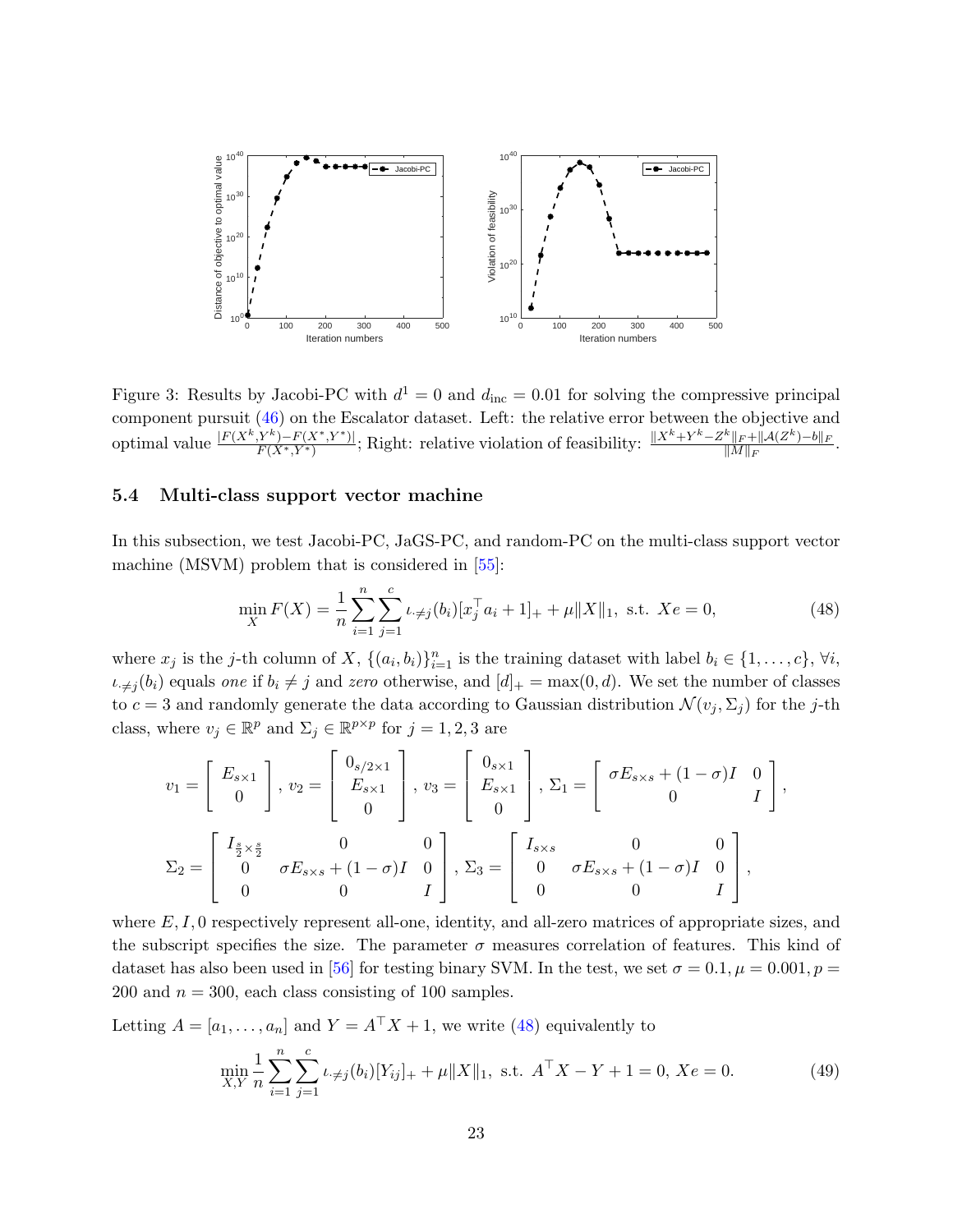<span id="page-23-1"></span>

<span id="page-23-0"></span>Figure 4: Results by five different methods for solving the compressive principal component pursuit [\(46\)](#page-20-0) on the Escalator dataset. Left: the relative error between the objective and optimal value  $\frac{|F(X^k, Y^k) - F(X^*, Y^*)|}{F(X^*|Y^*)}$ ; Right: relative violation of feasibility:  $\frac{||X^k + Y^k - Z^k||_F + ||\mathcal{A}(Z^k) - b||_F}{||\mathcal{M}||_F}$  $F(X^*,Y^*)$  $\frac{\|F+\|\mathcal{A}(Z^{\alpha})-0\|_F}{\|M\|_F}$ . The running time of  $JaGS-PC$  includes that for finding the mixing matrix  $W$ .

To apply Algorithm [1](#page-6-2) to the above model, we partition the variable into four blocks  $(x_1, x_2, x_3, Y)$ . Linearization to the augmented term is employed, i.e.,  $D = I$  in [\(41\)](#page-18-4). The parameters are set to  $\beta = \rho = 0.005$  and  $d_{\text{inc}} = 0.1$  for both Jacobi-PC and JaGS-PC, and  $d^1 = 0.5$  for JaGS-PC and  $d^1 = 1$  for Jacobi-PC because again the latter can deviate from optimalty far away in the beginning if it starts with a small  $d^1$  (see Figure [5\)](#page-24-2). Each iteration, random-PC picks one block from  $x_1, x_2, x_3$  and Y uniformly at random and updates it by minimizing the proximal linearized augmented Lagrangian function with respect to the selected block and the other three blocks fixed. The proximal parameter is adaptively increased as well. In the multiplier update,  $\rho = \frac{\beta}{4}$  $\frac{\beta}{4}$  is set, and β is the same as that for JaGS-PC. On solving the SDP [\(40\)](#page-15-0), we have for JaGS-PC  $d_{\text{max}} = 1.8711$ and the mixing matrix:

$$
W = \left[ \begin{array}{rrrrr} 1 & 1 & 1 & 1 \\ 0.5353 & 1 & 1 & 1 \\ 0.0705 & 0.5353 & 1 & 1 \\ -0.3942 & 0.0705 & 0.5353 & 1 \end{array} \right].
$$

We plot the results in Figure [6,](#page-25-5) where the optimal solution is given by CVX [\[18\]](#page-26-13) with "high precision" option. In terms of objective value, JaGS-PC and random-PC perform significantly better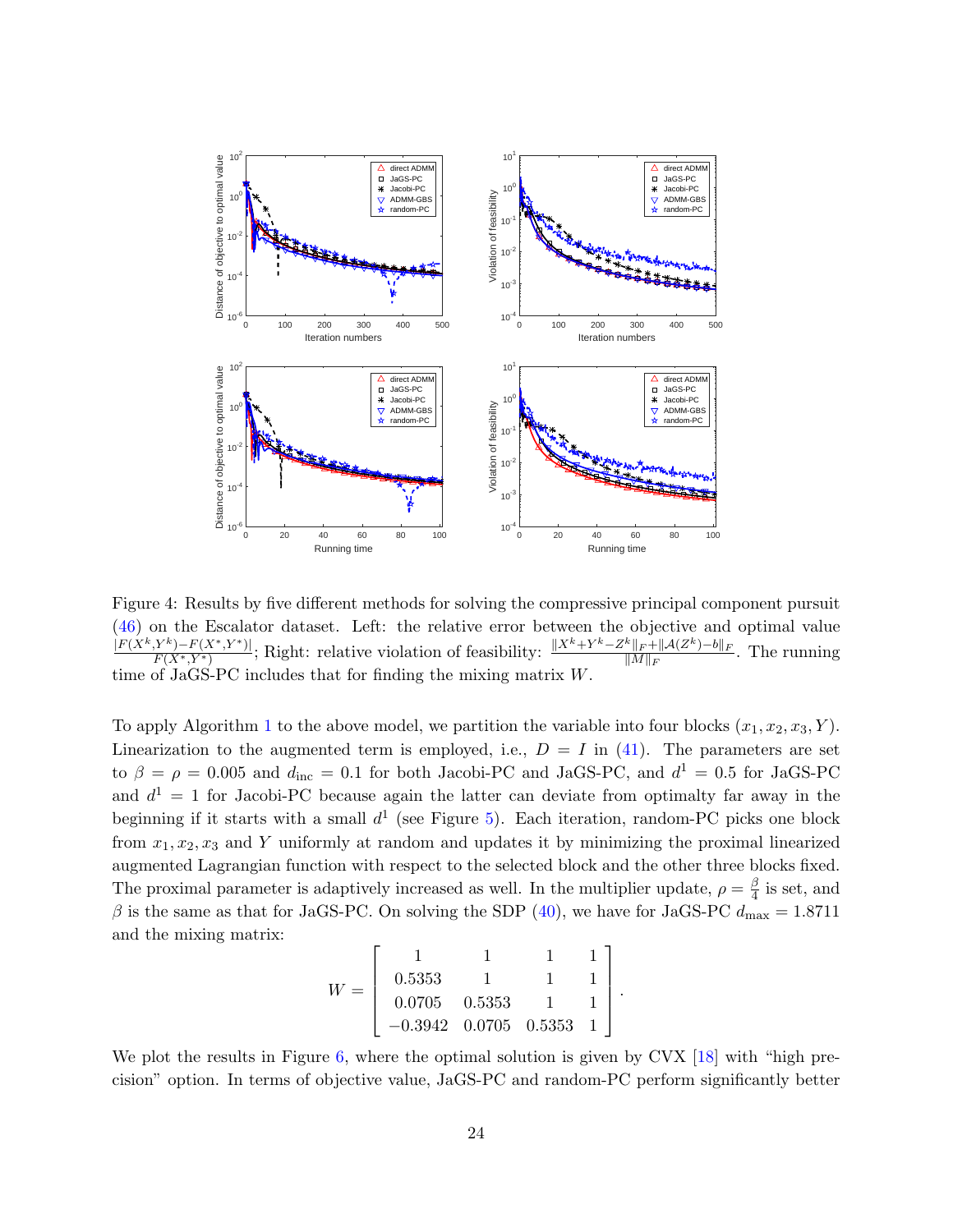

<span id="page-24-2"></span>Figure 5: Results by Jacobi-PC with  $d^1 = 0.5$  and  $d_{\text{inc}} = 0.1$  for solving the multiclass support vector machine problem [\(48\)](#page-22-0) on randomly generated data. Left: distance of the objective to optimal value  $|F(X^k) - F(X^*)|$ ; Right: violation of feasibility  $||X^k e||$ .

than Jacobi-PC, and the former two are comparably well. However, random-PC is significantly worse than JaGS-PC and Jacobi-PC in terms of feasibility violation.

# <span id="page-24-0"></span>6 Conclusions

We have proposed a hybrid Jacobian and Gauss-Seidel block coordinate update method for solving linearly constrained convex programming. The method performs each primal block variable update by minimizing a function that approximates the augmented Lagrangian at affinely combined points of the previous two iterates. We have presented a way to choose the mixing matrix with desired properties. Global iterate sequence convergence and also sublinear rate results of the hybrid method have been established. In addition, numerical experiments have been performed to demonstrate its efficiency.

# Acknowledgements

This work is partly supported by NSF grant DMS-1719549. The author would like to thank two anonymous referees for their careful review and constructive comments, which help greatly improve the paper.

# References

<span id="page-24-1"></span>[1] S. Boyd and L. Vandenberghe. Convex optimization. Cambridge university press, 2004. [16](#page-15-5)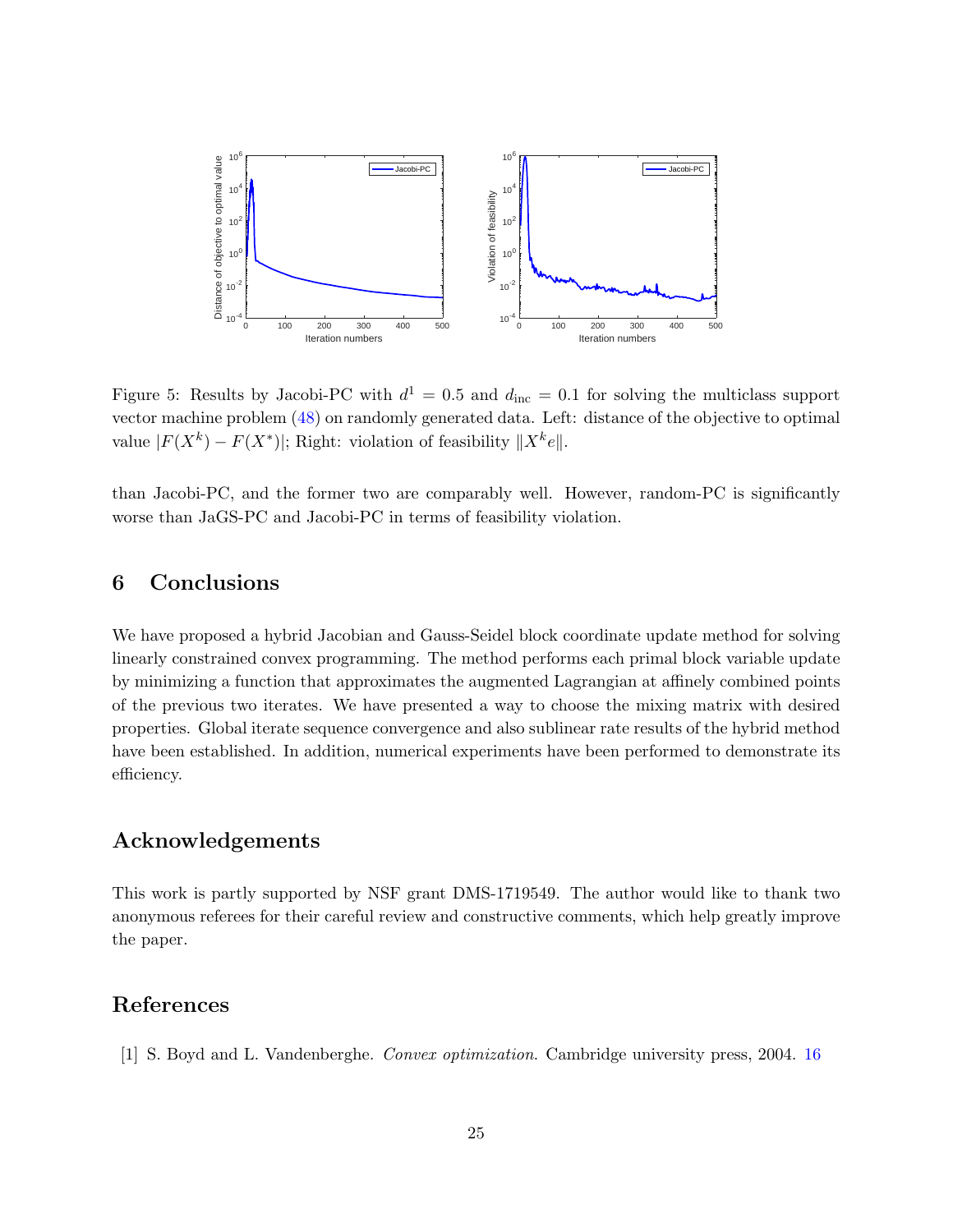

<span id="page-25-5"></span>Figure 6: Results by Jacobi-PC and JaGS-PC for solving the multiclass support vector machine problem [\(48\)](#page-22-0) on randomly generated data. Left: distance of the objective to optimal value  $|F(X^k) F(X^*)$ ; Right: violation of feasibility  $||X^k e||$ . The running time of JaGS-PC includes that for finding the mixing matrix W.

- <span id="page-25-1"></span>[2] X. Cai, D. Han, and X. Yuan. The direct extension of admm for three-block separable convex minimization models is convergent when one function is strongly convex. Optimization Online, 2014. [4,](#page-3-0) [5](#page-4-0)
- <span id="page-25-4"></span>[3] E. J. Candès, X. Li, Y. Ma, and J. Wright. Robust principal component analysis? Journal of the ACM (JACM), 58(3):11, 2011. [20](#page-19-2)
- <span id="page-25-0"></span>[4] C. Chen, B. He, Y. Ye, and X. Yuan. The direct extension of admm for multi-block convex minimization problems is not necessarily convergent. *Mathematical Programming*,  $155(1-2):57-$ 79, 2016. [4,](#page-3-0) [5,](#page-4-0) [7](#page-6-3)
- <span id="page-25-3"></span>[5] C. Chen, M. Li, X. Liu, and Y. Ye. Extended admm and bcd for nonseparable convex minimization models with quadratic coupling terms: Convergence analysis and insights.  $arXiv$ preprint arXiv:1508.00193, 2015. [4,](#page-3-0) [17](#page-16-0)
- <span id="page-25-2"></span>[6] C. Chen, Y. Shen, and Y. You. On the convergence analysis of the alternating direction method of multipliers with three blocks. In Abstract and Applied Analysis, volume 2013. Hindawi Publishing Corporation, 2013. [4,](#page-3-0) [5](#page-4-0)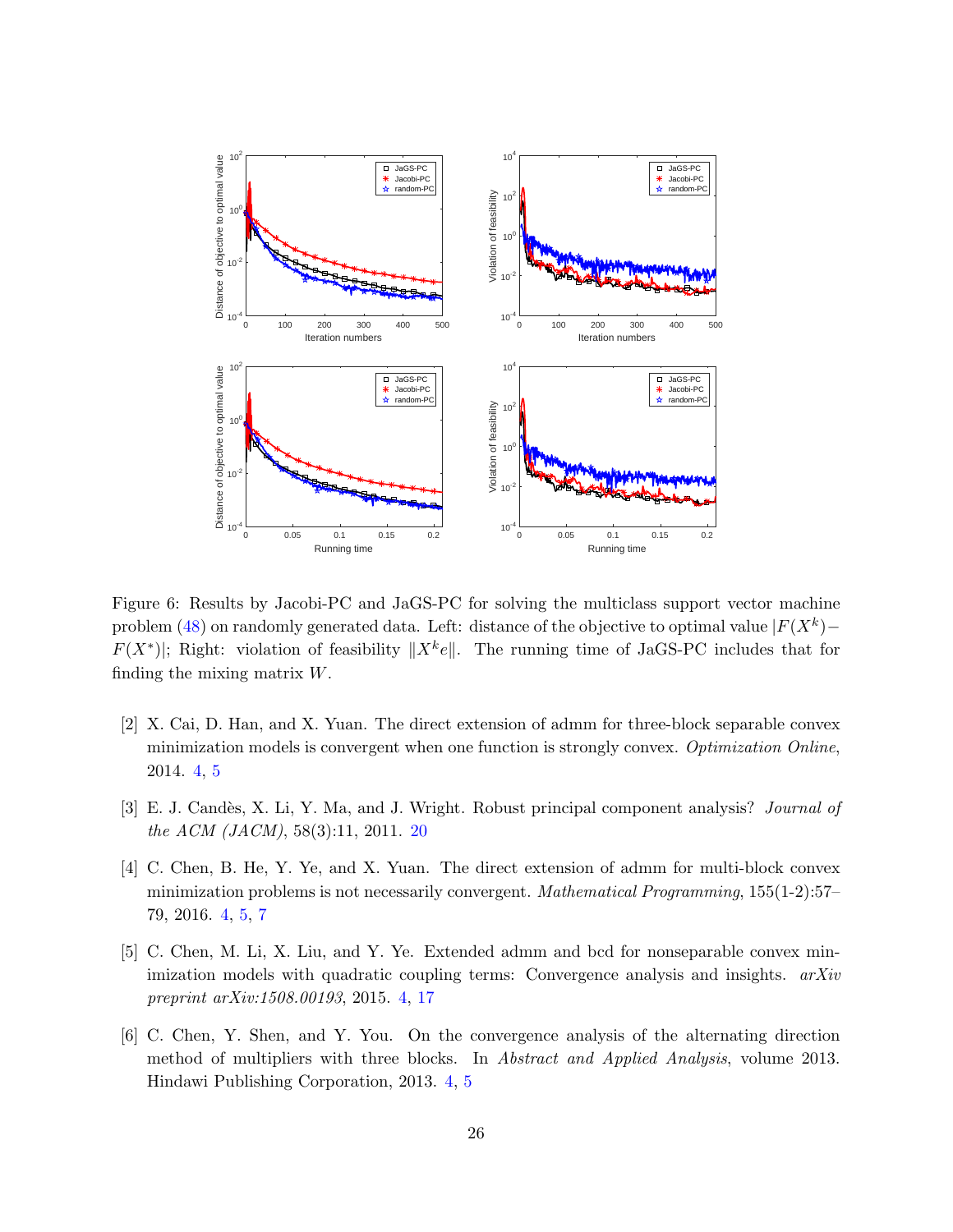- <span id="page-26-3"></span>[7] P. L. Combettes and J.-C. Pesquet. Stochastic quasi-fejer block-coordinate fixed point iterations with random sweeping. SIAM Journal on Optimization, 25(2):1221–1248, 2015. [4](#page-3-0)
- <span id="page-26-9"></span>[8] Y. Cui, X. Li, D. Sun, and K.-C. Toh. On the convergence properties of a majorized ADMM for linearly constrained convex optimization problems with coupled objective functions.  $arXiv$ preprint arXiv:1502.00098, 2015. [4](#page-3-0)
- <span id="page-26-1"></span>[9] C. Dang and G. Lan. Randomized methods for saddle point computation. arXiv preprint arXiv:1409.8625, 2014. [3,](#page-2-2) [4](#page-3-0)
- <span id="page-26-6"></span>[10] D. Davis and W. Yin. A three-operator splitting scheme and its optimization applications. arXiv preprint arXiv:1504.01032, 2015. [4](#page-3-0)
- <span id="page-26-0"></span>[11] W. Deng, M.-J. Lai, Z. Peng, and W. Yin. Parallel multi-block ADMM with  $o(1/k)$  convergence. Journal of Scientific Computing, pages 1–25, 2016. [3,](#page-2-2) [4,](#page-3-0) [5](#page-4-0)
- <span id="page-26-11"></span>[12] J.-K. Feng, H.-B. Zhang, C.-Z. Cheng, and H.-M. Pei. Convergence analysis of l-admm for multi-block linear-constrained separable convex minimization problem. Journal of the Operations Research Society of China, 3(4):563–579, 2015. [5,](#page-4-0) [7,](#page-6-3) [8](#page-7-4)
- <span id="page-26-4"></span>[13] D. Gabay and B. Mercier. A dual algorithm for the solution of nonlinear variational problems via finite element approximation. Computers & Mathematics with Applications,  $2(1)$ :17-40, 1976. [4](#page-3-0)
- <span id="page-26-12"></span>[14] X. Gao, B. Jiang, and S. Zhang. On the information-adaptive variants of the ADMM: an iteration complexity perspective. Optimization Online, 2014. [9](#page-8-9)
- <span id="page-26-2"></span>[15] X. Gao, Y. Xu, and S. Zhang. Randomized primal-dual proximal block coordinate updates. arXiv preprint arXiv:1605.05969, 2016. [3,](#page-2-2) [4,](#page-3-0) [6,](#page-5-1) [9,](#page-8-9) [18,](#page-17-1) [20](#page-19-2)
- <span id="page-26-10"></span>[16] X. Gao and S.-Z. Zhang. First-order algorithms for convex optimization with nonseparable objective and coupled constraints. Journal of the Operations Research Society of China, pages 1–29, 2015. [4,](#page-3-0) [5](#page-4-0)
- <span id="page-26-5"></span>[17] R. Glowinski and A. Marrocco. Sur l'approximation, par eléments finis d'ordre un, et la résolution, par pénalisation-dualité d'une classe de problèmes de dirichlet non linéaires. ESAIM: Mathematical Modelling and Numerical Analysis, 9(R2):41–76, 1975. [4](#page-3-0)
- <span id="page-26-13"></span>[18] M. Grant, S. Boyd, and Y. Ye. Cvx: Matlab software for disciplined convex programming, 2008. [24](#page-23-1)
- <span id="page-26-7"></span>[19] D. Han and X. Yuan. A note on the alternating direction method of multipliers. Journal of Optimization Theory and Applications, 155(1):227–238, 2012. [4,](#page-3-0) [5](#page-4-0)
- <span id="page-26-8"></span>[20] B. He, L. Hou, and X. Yuan. On full Jacobian decomposition of the augmented Lagrangian method for separable convex programming. SIAM Journal on Optimization, 25(4):2274–2312, 2015. [4,](#page-3-0) [5](#page-4-0)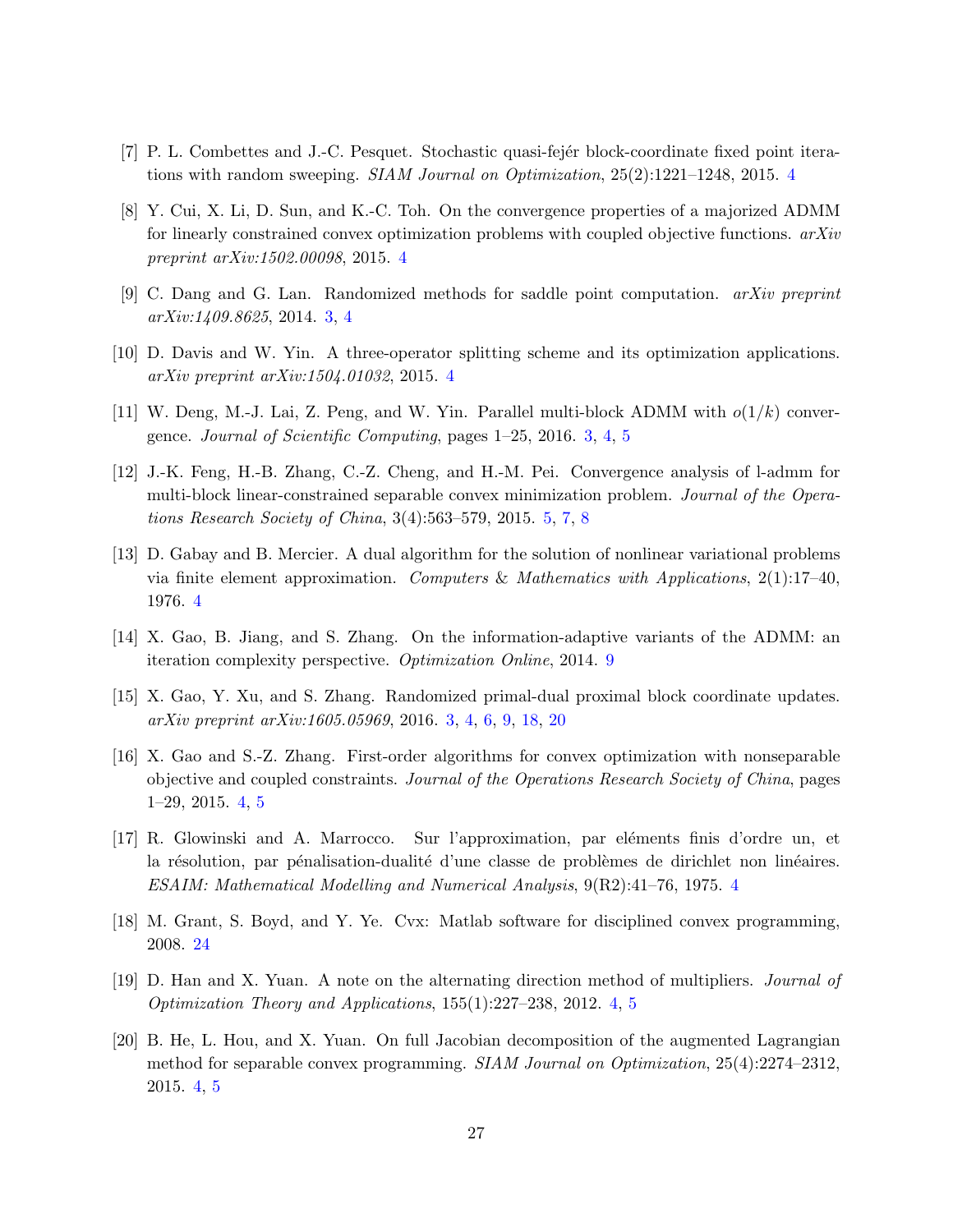- <span id="page-27-1"></span>[21] B. He, M. Tao, and X. Yuan. Alternating direction method with gaussian back substitution for separable convex programming. SIAM Journal on Optimization, 22(2):313–340, 2012. [3,](#page-2-2) [4,](#page-3-0) [6,](#page-5-1) [18](#page-17-1)
- <span id="page-27-5"></span>[22] B. He, M. Tao, and X. Yuan. Convergence rate analysis for the alternating direction method of multipliers with a substitution procedure for separable convex programming. Mathematics of Operations Research, 2017. [3,](#page-2-2) [4](#page-3-0)
- <span id="page-27-11"></span>[23] B. He, H.-K. Xu, and X. Yuan. On the proximal jacobian decomposition of alm for multipleblock separable convex minimization problems and its relationship to admm. Journal of Scientific Computing, 66(3):1204–1217, 2016. [5](#page-4-0)
- <span id="page-27-7"></span>[24] B. He and X. Yuan. On the  $o(1/n)$  convergence rate of the douglas-rachford alternating direction method. SIAM Journal on Numerical Analysis, 50(2):700–709, 2012. [4,](#page-3-0) [19](#page-18-5)
- <span id="page-27-6"></span>[25] C. Hildreth. A quadratic programming procedure. Naval Research Logistics Quarterly, 4(1):79– 85, 1957. [3](#page-2-2)
- <span id="page-27-2"></span>[26] M. Hong, T.-H. Chang, X. Wang, M. Razaviyayn, S. Ma, and Z.-Q. Luo. A block successive upper bound minimization method of multipliers for linearly constrained convex optimization. arXiv preprint arXiv:1401.7079, 2014. [3,](#page-2-2) [4,](#page-3-0) [5](#page-4-0)
- <span id="page-27-4"></span>[27] M. Hong, X. Wang, M. Razaviyayn, and Z.-Q. Luo. Iteration complexity analysis of block coordinate descent methods. Mathematical Programming, pages 1–30, 2016. [3,](#page-2-2) [5](#page-4-0)
- <span id="page-27-13"></span>[28] R. A. Horn and C. R. Johnson. Topics in matrix analysis. Cambridge UP, New York, 1991. [9](#page-8-9)
- <span id="page-27-0"></span>[29] G. M. James, C. Paulson, and P. Rusmevichientong. The constrained lasso. Technical report, Citeseer, 2012. [2](#page-1-3)
- <span id="page-27-9"></span>[30] M. Li, D. Sun, and K.-C. Toh. A convergent 3-block semi-proximal ADMM for convex minimization problems with one strongly convex block. Asia-Pacific Journal of Operational Research, 32(04):1550024, 2015. [4](#page-3-0)
- <span id="page-27-3"></span>[31] X. Li, D. Sun, and K.-C. Toh. A schur complement based semi-proximal admm for convex quadratic conic programming and extensions. Mathematical Programming, 155(1-2):333–373, 2016. [3,](#page-2-2) [4](#page-3-0)
- <span id="page-27-10"></span>[32] T. Lin, S. Ma, and S. Zhang. On the global linear convergence of the admm with multiblock variables. SIAM Journal on Optimization, 25(3):1478–1497, 2015. [4](#page-3-0)
- <span id="page-27-8"></span>[33] T. Lin, S. Ma, and S. Zhang. On the sublinear convergence rate of multi-block admm. Journal of the Operations Research Society of China, 3(3):251–274, 2015. [4](#page-3-0)
- <span id="page-27-12"></span>[34] Y.-F. Liu, X. Liu, and S. Ma. On the non-ergodic convergence rate of an inexact augmented lagrangian framework for composite convex programming. *arXiv preprint arXiv:1603.05738*, 2016. [5](#page-4-0)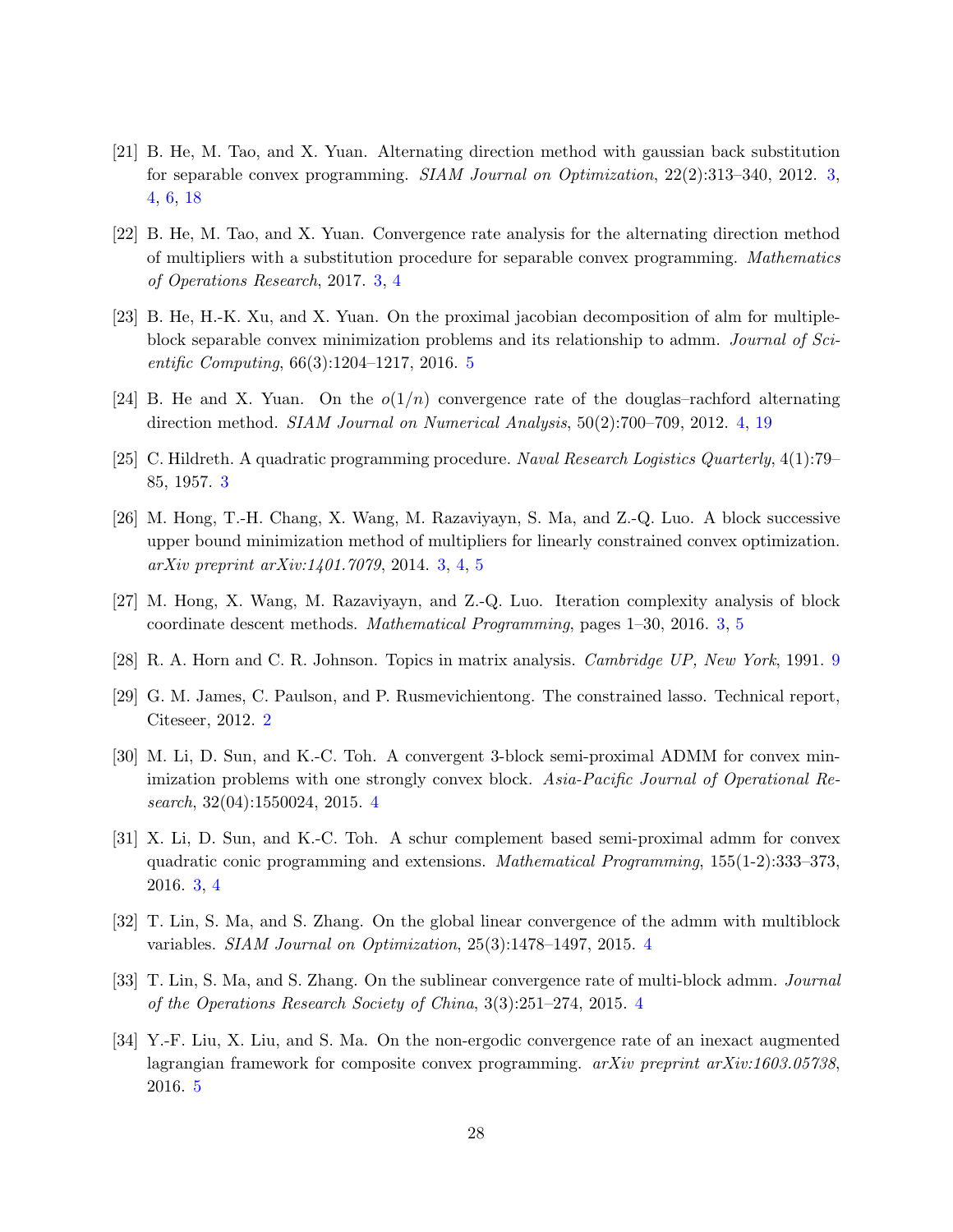- <span id="page-28-10"></span>[35] R. D. Monteiro and B. F. Svaiter. Iteration-complexity of block-decomposition algorithms and the alternating direction method of multipliers. SIAM Journal on Optimization, 23(1):475–507. 2013. [4](#page-3-0)
- <span id="page-28-7"></span>[36] I. Necoara and A. Patrascu. A random coordinate descent algorithm for optimization problems with composite objective function and linear coupled constraints. Computational Optimization and Applications, 57(2):307–337, 2014. [4](#page-3-0)
- <span id="page-28-3"></span>[[3](#page-2-2)7] J. Nocedal and S. J. Wright. Numerical Optimization. Springer, 2006. 3
- <span id="page-28-0"></span>[38] Z. Peng, T. Wu, Y. Xu, M. Yan, and W. Yin. Coordinate friendly structures, algorithms and applications. Annals of Mathematical Sciences and Applications, 1(1):57–119, 2016. [2,](#page-1-3) [4](#page-3-0)
- [39] Z. Peng, Y. Xu, M. Yan, and W. Yin. ARock: An algorithmic framework for asynchronous parallel coordinate updates. SIAM Journal on Scientific Computing, 38(5):A2851–A2879, 2016. [4](#page-3-0)
- <span id="page-28-9"></span>[40] J.-C. Pesquet and A. Repetti. A class of randomized primal-dual algorithms for distributed optimization. arXiv preprint arXiv:1406.6404, 2014. [4](#page-3-0)
- <span id="page-28-4"></span>[41] M. Razaviyayn, M. Hong, and Z.-Q. Luo. A unified convergence analysis of block successive minimization methods for nonsmooth optimization. SIAM Journal on Optimization, 23(2):1126–1153, 2013. [3,](#page-2-2) [5](#page-4-0)
- <span id="page-28-5"></span>[42] H.-J. M. Shi, S. Tu, Y. Xu, and W. Yin. A primer on coordinate descent algorithms. arXiv preprint arXiv:1610.00040, 2016. [3](#page-2-2)
- <span id="page-28-2"></span>[43] D. Sun, K.-C. Toh, and L. Yang. A convergent 3-block semiproximal alternating direction method of multipliers for conic programming with 4-type constraints. SIAM journal on Optimization, 25(2):882–915, 2015. [3](#page-2-2)
- <span id="page-28-11"></span>[44] R. Sun, Z.-Q. Luo, and Y. Ye. On the expected convergence of randomly permuted ADMM. arXiv preprint arXiv:1503.06387, 2015. [5](#page-4-0)
- <span id="page-28-1"></span>[45] R. Tibshirani. Regression shrinkage and selection via the lasso. Journal of the Royal Statistical Society. Series B (Methodological), pages 267–288, 1996. [3](#page-2-2)
- <span id="page-28-12"></span>[46] K.-C. Toh, M. J. Todd, and R. H. Tütüncü. SDPT3—a matlab software package for semidefinite programming, version 1.3. Optimization methods and software, 11(1-4):545–581, 1999. [19](#page-18-5)
- <span id="page-28-6"></span>[47] P. Tseng. Convergence of a block coordinate descent method for nondifferentiable minimization. Journal of Optimization Theory and Applications, 109(3):475–494, 2001. [3,](#page-2-2) [5](#page-4-0)
- <span id="page-28-8"></span>[48] P. Tseng and S. Yun. Block-coordinate gradient descent method for linearly constrained nonsmooth separable optimization. Journal of optimization theory and applications, 140(3):513– 535, 2009. [4](#page-3-0)